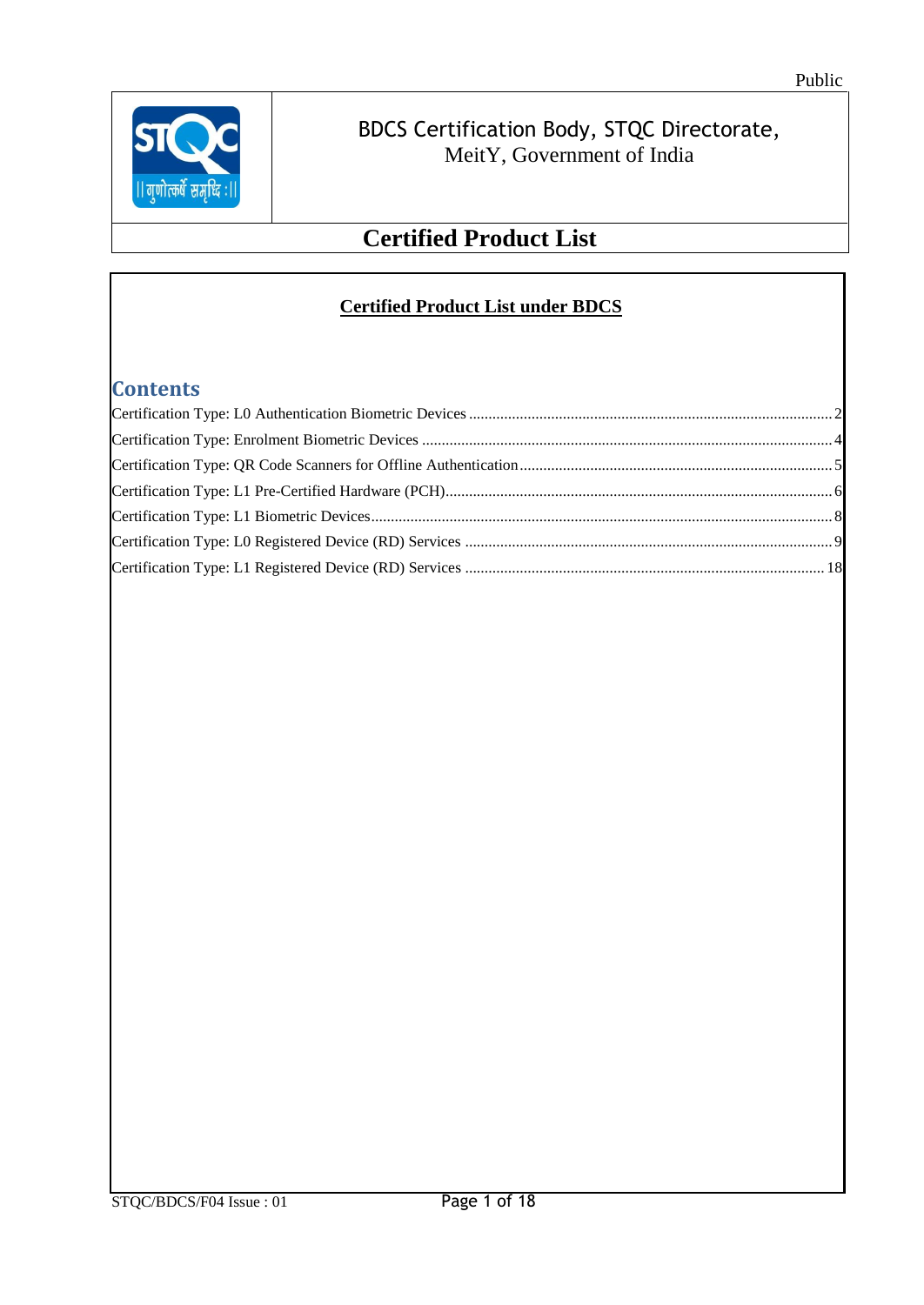

Г

### BDCS Certification Body, STQC Directorate, MeitY, Government of India

<span id="page-1-0"></span>

|                | <b>Certification Type: L0 Authentication Biometric Devices</b> |                                                                  |               |                         |                                      |  |  |  |
|----------------|----------------------------------------------------------------|------------------------------------------------------------------|---------------|-------------------------|--------------------------------------|--|--|--|
| SI.<br>No.     | <b>Product</b><br><b>Nomenclature</b>                          | Make & Model                                                     | Date of Issue | <b>Validity</b><br>upto | <b>Certificate</b><br>Reference No.  |  |  |  |
| $\mathbf{1}$   | <b>Finger Print</b><br>Scanner                                 | Access<br>Computech P Ltd<br>FM 220U/<br><b>STARTEK</b>          | 14/11/2019    | 03/12/2021              | UIDAI/BDCS/AUTH/<br>ACL/FPS/18/R1    |  |  |  |
| $\overline{2}$ | <b>Finger Print</b><br>Scanner                                 | Aqtronics<br><b>Technologies Pvt</b><br>Ltd<br>TCRF1S-A3W        | 28/10/2020    | 29/01/2022              | UIDAI/BDCS/AUTH/<br>FPS/AQT/19/RE/1  |  |  |  |
| 3              | <b>Finger Print</b><br>Scanner                                 | Mantra Softech<br>Pvt Ltd<br><b>MFS 100</b>                      | 17/09/2019    | 29/09/2021              | UIDAI/BDCS/AUTH/<br>MAN/FPS/25/R2    |  |  |  |
| $\overline{4}$ | <b>Finger Print</b><br>Scanner                                 | Aqtronics<br><b>Technologies Pvt</b><br>Ltd<br>U.are U. 4500     | 28/10/2020    | 29/01/2022              | UIDAI-BDCS-AUTH-<br>/FPS/AQT/26/RE/1 |  |  |  |
| 5              | <b>Finger Print</b><br>Scanner                                 | <b>SMART CHIP LTD</b><br>MSO 1300E2                              | 18/02/2020    | 07/02/2022              | UIDAI/BDCS/AUTH/<br>SCL/52/R1        |  |  |  |
| 6              | <b>Finger Print</b><br>Scanner                                 | <b>AQTRONICS</b><br>(NEXT<br><b>BIOMETRICS)</b><br>NB-3023-U-UID | 03/07/2019    | 27/08/2021              | UIDAI/BDCS/FPS/AU<br>TH/AQT/54/EXT/2 |  |  |  |
| $\tau$         | <b>Finger Print</b><br>Scanner                                 | <b>ARATEK</b><br>Innovation PVT.<br>LTD.<br>A 600                | 06/08/2019    | 05/08/2022              | UIDAI/BDCS/FPS/AU<br>TH/ARATEK/P/57  |  |  |  |
| 8              | <b>Finger Print</b><br>Scanner                                 | <b>ARATEK</b><br>Innovation PVT.<br>LTD.                         | 06/08/2019    | 05/08/2022              | UIDAI/BDCS/FPS/AU<br>TH/ARATEK/P/58  |  |  |  |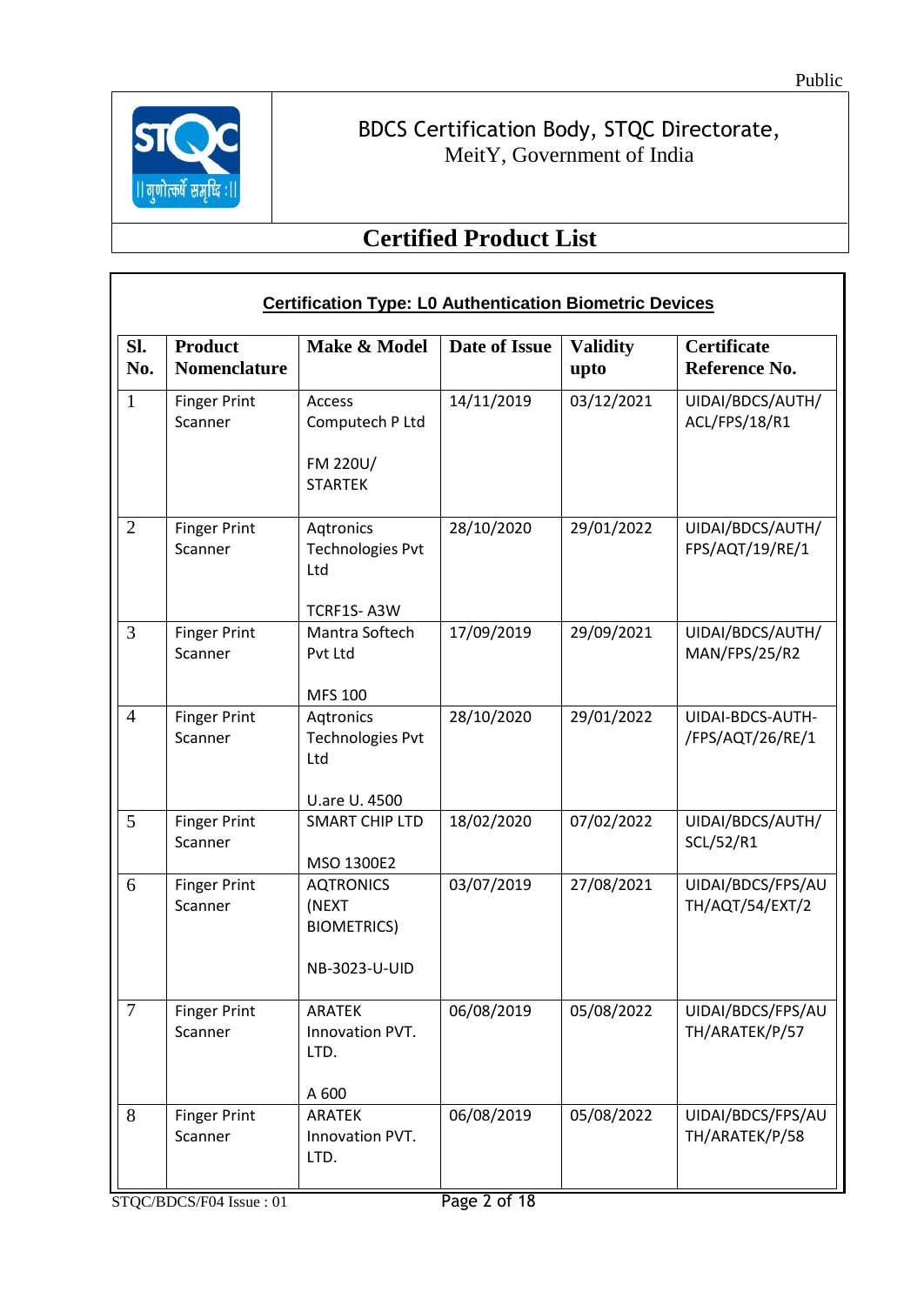

| SI.<br>No. | <b>Product</b><br><b>Nomenclature</b>       | Make & Model                                     | <b>Date of Issue</b> | <b>Validity</b><br>upto | Certificate<br>Reference No.              |
|------------|---------------------------------------------|--------------------------------------------------|----------------------|-------------------------|-------------------------------------------|
|            |                                             | A 400                                            |                      |                         |                                           |
| 9          | <b>Finger Print</b><br>Scanner              | Smart Chip Pvt<br>Ltd                            | 27/10/2020           | 27/10/2022              | UIDAI/BDCS/AUTH/<br><b>SCL/FPS/64/ R1</b> |
|            |                                             | MSO 1300 E3                                      |                      |                         |                                           |
| 10         | <b>Finger Print</b><br>Scanner              | SecuGen India<br>Private Ltd                     | 28/10/2020           | 01/06/2023              | UIDAI/BDCS/AUTH/<br>2020/FPS/03           |
|            |                                             | <b>HAMSTER PRO</b><br>20/HU20                    |                      |                         |                                           |
| 11         | <b>Finger Print</b><br>Scanner              | <b>MATRIX COMSEC</b><br><b>PVT LTD</b>           | 28/10/2020           | 25/09/2023              | UIDAI/BDCS/AUTH/<br>2020/FPS/04           |
|            |                                             | SUPREMA/<br><b>BioMini Plus</b>                  |                      |                         |                                           |
| 12         | <b>Finger Print</b><br>Scanner              | Precision<br><b>Biometric India</b><br>Pvt. Ltd. | 15-10-2020           | 02-01-2023              | UIDAI/BDCS/AUTH/<br>2019/FPS-D/6          |
|            |                                             | $(PB-510)$                                       |                      |                         |                                           |
| 13         | <b>Auth IRIS</b><br>Approval<br>Certificate | Mantra Softech<br>(India) Pvt. Ltd<br>Model No.  | 08/03/2021           | 07/03/2024              | UIDAI/BDCS/AUTH/I<br>RIS/C/33/D2          |
|            |                                             | Lenovo/<br>PB-6505MC                             |                      |                         |                                           |
| 14         | Auth IRIS<br><b>Capability</b>              | Mantra Softech<br>(India) Pvt. Ltd               | 08/03/2021           | N/A                     | UIDAI/BDCS/AUTH/I<br><b>RIS/C/33/CA</b>   |
|            | <b>Approval</b><br><b>Certificate</b>       | Model No.                                        |                      |                         |                                           |
|            |                                             | Lenovo/<br>PB-6505MC                             |                      |                         |                                           |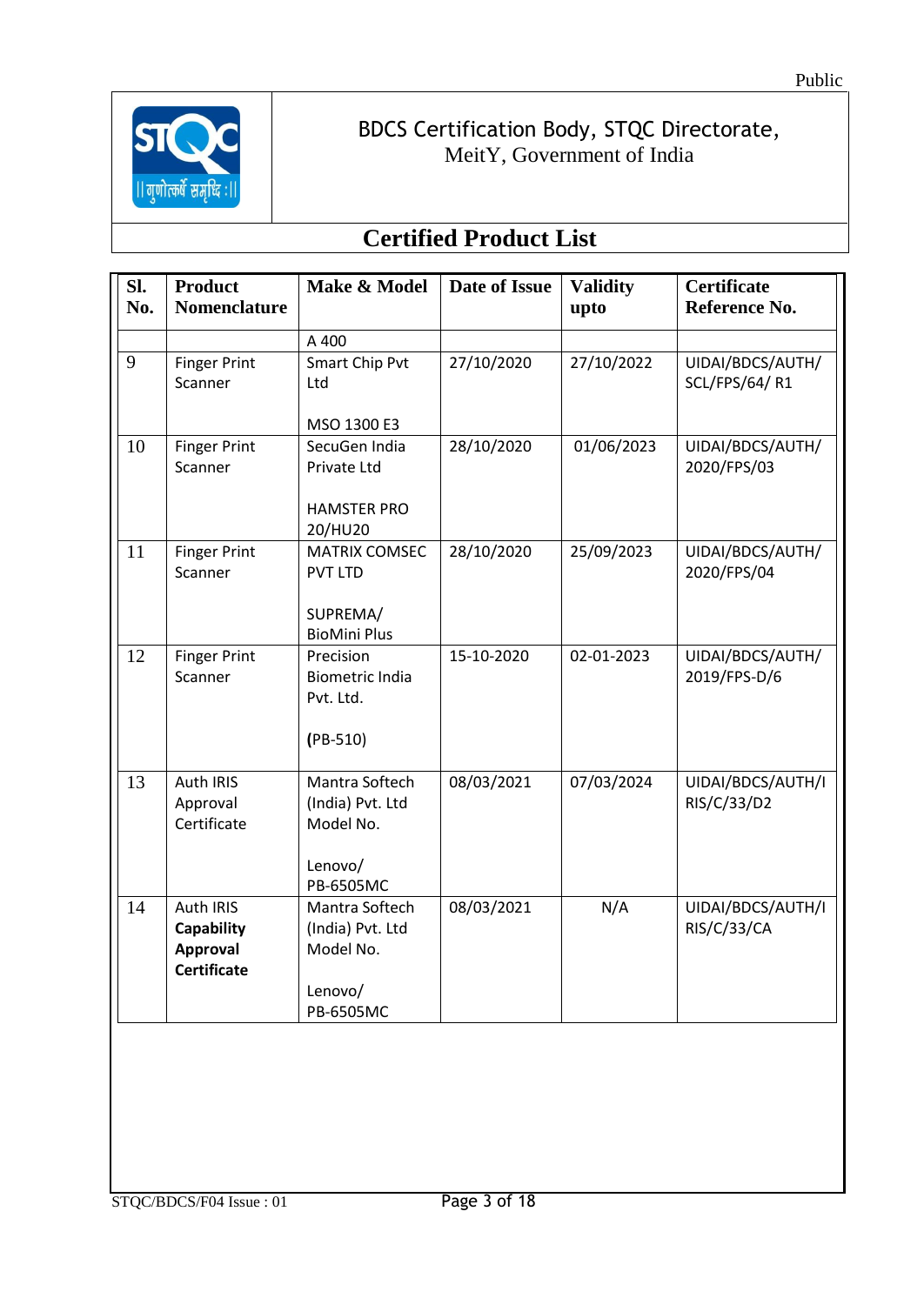

 $\mathsf T$ 

### BDCS Certification Body, STQC Directorate, MeitY, Government of India

<span id="page-3-0"></span>

|                | <b>Certification Type: Enrolment Biometric Devices</b> |                                                                |                      |                      |                                                |  |  |  |
|----------------|--------------------------------------------------------|----------------------------------------------------------------|----------------------|----------------------|------------------------------------------------|--|--|--|
| SI.<br>No.     | <b>Product</b><br><b>Nomenclature</b>                  | Make & Model                                                   | <b>Date of Issue</b> | <b>Validity upto</b> | <b>Certificate</b><br>Reference No.            |  |  |  |
| $\mathbf{1}$   | Enrolment                                              | Bioenable<br><b>Technologies P</b><br>Ltd<br>Dacty Scan 84 C   | 17/09/2019           | 11/04/2022           | UIDAI/BDCS/ENR<br>OL/FPS/RE/BIOEN<br>ABLE/26/2 |  |  |  |
| $\overline{2}$ | Enrolment                                              | <b>Tatvik Biosystems</b><br>Ltd.<br><b>TBS 500</b>             | 10/10/2018           | 09/10/2021           | UIDAI/BDCS/ENR<br>OL/FPS/P/Tatvik-<br>38       |  |  |  |
| 3              | Enrolment                                              | <b>Gemalto Digital</b><br>Security Pvt. Ltd.<br><b>CIS 202</b> | 02/07/2018           | 02/10/2021           | UIDAI/BDCS/ENR<br>OL/IRIS/GEM/41               |  |  |  |
| $\overline{4}$ | Enrolment                                              | <b>Gemalto Digital</b><br>Security Pvt. Ltd.<br><b>CS-500e</b> | 02/07/2018           | 02/10/2021           | UIDAI/BDCS/ENR<br>OL/FPS/GEM/42                |  |  |  |
| $\mathfrak{H}$ | Enrolment                                              | Thales DIS Indian<br><b>Private Limited</b><br><b>CS500f</b>   | 05/01/2021           | 04/01/2024           | UIDAI/BDCS/ENR<br>OL/2020/FPS/02               |  |  |  |
| 6              | Enrolment                                              | <b>SMART CHIP PVT.</b><br><b>LTD</b><br>Morphotop 100          | 27/10/2020           | 10/10/2023           | UIDAI/BDCS/ENR<br>OL/2020/FPS/04               |  |  |  |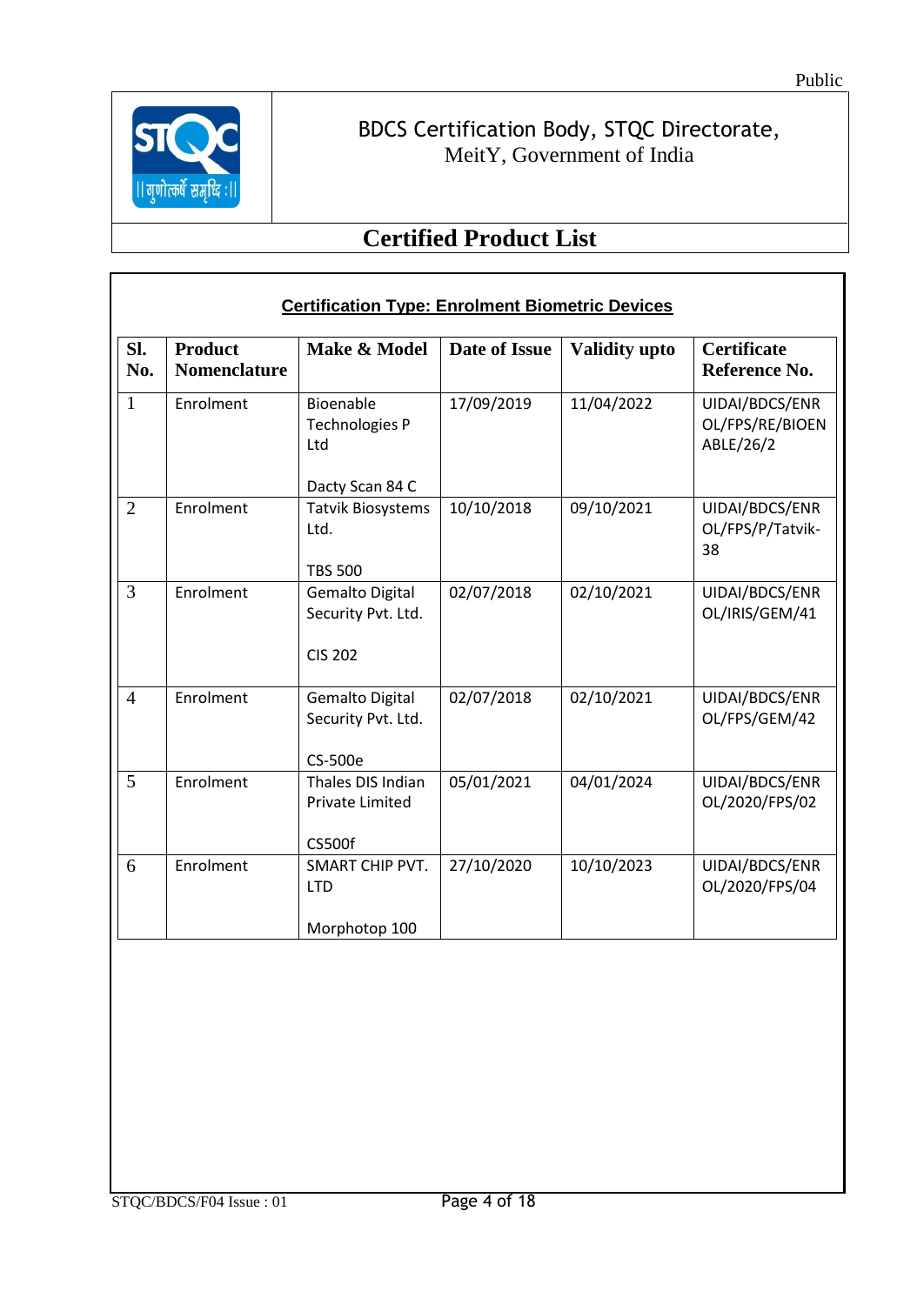

<span id="page-4-0"></span>

|                | <b>Certification Type: QR Code Scanners for Offline Authentication</b> |                                                   |               |                      |                                     |  |  |
|----------------|------------------------------------------------------------------------|---------------------------------------------------|---------------|----------------------|-------------------------------------|--|--|
| Sl.<br>No.     | <b>Product</b><br><b>Nomenclature</b>                                  | Make & Model                                      | Date of Issue | <b>Validity upto</b> | <b>Certificate</b><br>Reference No. |  |  |
| $\mathbf{1}$   | Q R Code                                                               | Zebra<br><b>DS2208</b>                            | 20/11/2018    | 19/11/2021           | QRCS-CS-ZEB-01                      |  |  |
| $\overline{2}$ | Q R Code                                                               | Zebra<br><b>DS8108</b>                            | 20/11/2018    | 19/11/2021           | QRCS-CS-ZEB-02                      |  |  |
| 3              | Q R Code                                                               | Honeywell<br><b>HH660</b>                         | 11/04/2019    | 10/04/2022           | QRCS-CS-HON-<br>04                  |  |  |
| $\overline{4}$ | Q R Code                                                               | TVSElectronic<br>BS-i201N DPM                     | 21/08/2019    | 20/08/2022           | QRCS-CS-TVS-05                      |  |  |
| 5              | Q R Code                                                               | M/s Best Barcode<br>System<br>iDATA/<br>QS4260-SR | 13/01/2020    | 12/01/2023           | QRCS-CS-BBC-<br>07                  |  |  |
| 6              | Q R Code                                                               | $M/s$ TVS<br><b>Electronics Ltd</b><br>$BS-i203g$ | 07/10/2020    | 06/10/2023           | QRCS-CS-PTI-10                      |  |  |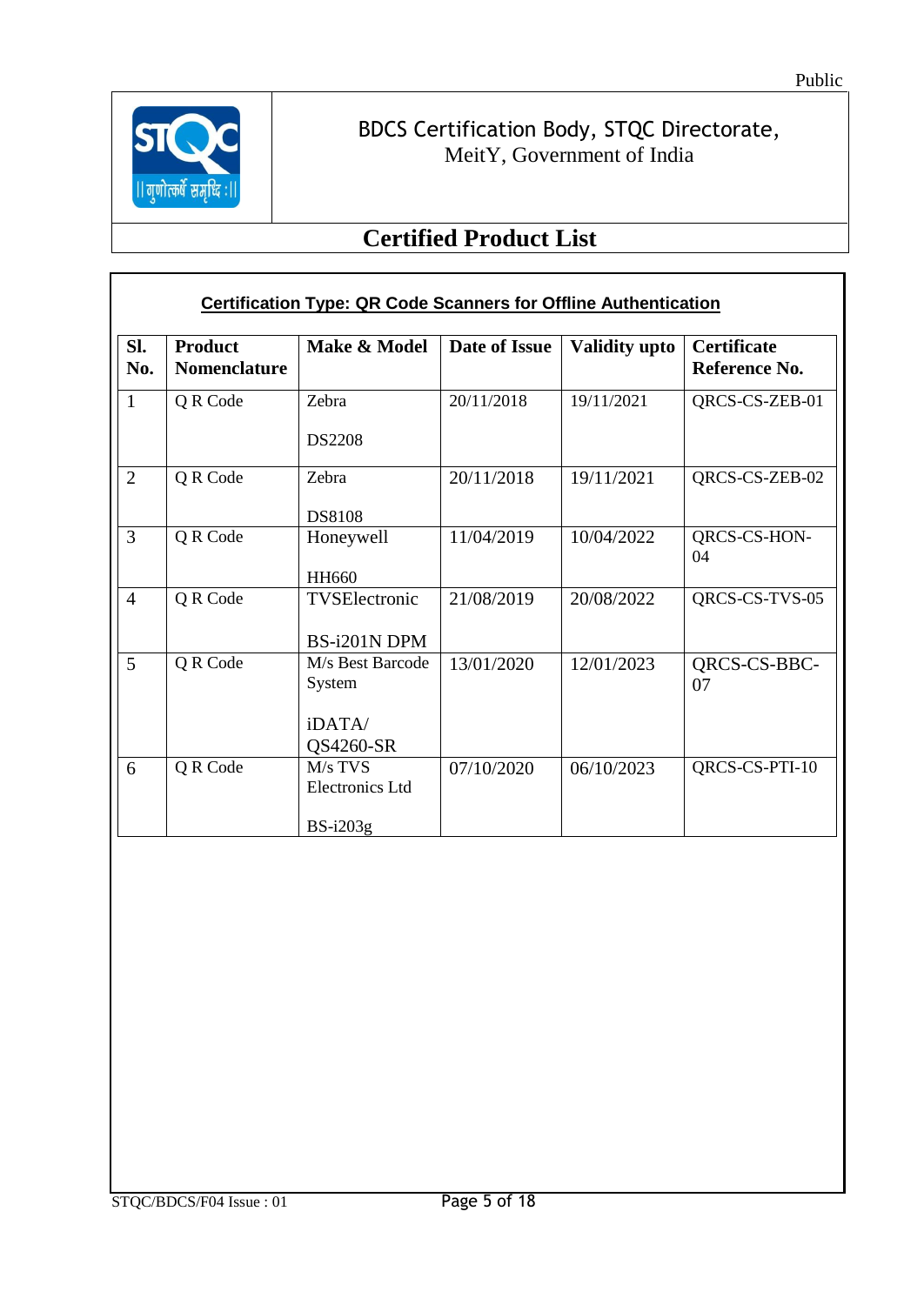

 $\mathbf{r}$ 

### BDCS Certification Body, STQC Directorate, MeitY, Government of India

<span id="page-5-0"></span>

|                | <b>Certification Type: L1 Pre-Certified Hardware (PCH)</b>                                 |                                                                                                                                                                        |               |                      |                                     |  |  |  |
|----------------|--------------------------------------------------------------------------------------------|------------------------------------------------------------------------------------------------------------------------------------------------------------------------|---------------|----------------------|-------------------------------------|--|--|--|
| SI.<br>No.     | <b>Product</b><br><b>Nomenclature</b>                                                      | Make & Model                                                                                                                                                           | Date of Issue | <b>Validity upto</b> | <b>Certificate</b><br>Reference No. |  |  |  |
| $\mathbf{1}$   | Single Chip<br>Micro Controller<br>with Integrated<br>Secure Element<br>(SCE7/TSIP)        | Renesas<br>Electronics India<br><b>Private Limited</b><br>Renesas Synergy<br>S5D9 1MB Flash,<br>640 KB RAM, 145,<br>pin LGA<br>Chip No.<br>R7FS5D97C2A01C<br>LK        | 20/09/2019    | 19/09/2022           | UIDAI/BDCS/PCH/<br>2019/1/REN-1     |  |  |  |
| $\overline{2}$ | Single Chip<br>Micro Controller<br>with Integrated<br>Secure Element<br>(SCE7/TSIP)        | Renesas<br>Electronics India<br><b>Private Limited</b><br>Renesas Synergy<br>S5D9 1MB Flash,<br>640 KB RAM, 176,<br>pin BGA<br>Chip No.<br>R7FS5D97C2A01C<br><b>BG</b> | 18/03/2020    | 17/03/2023           | UIDAI/BDCS/PCH/<br>2019/3/REN-3     |  |  |  |
| 3              | Single Chip<br>Micro Controller<br>with Integrated<br><b>Secure Element</b><br>(SCE7/TSIP) | Renesas<br>Electronics India<br><b>Private Limited</b><br>Renesas Synergy<br>S5D9 1MB Flash,<br>640 KB RAM, 176,<br>pin BGA<br>Chip No.                                | 18/03/2020    | 17/03/2023           | UIDAI/BDCS/PCH/<br>2019/4/REN-4     |  |  |  |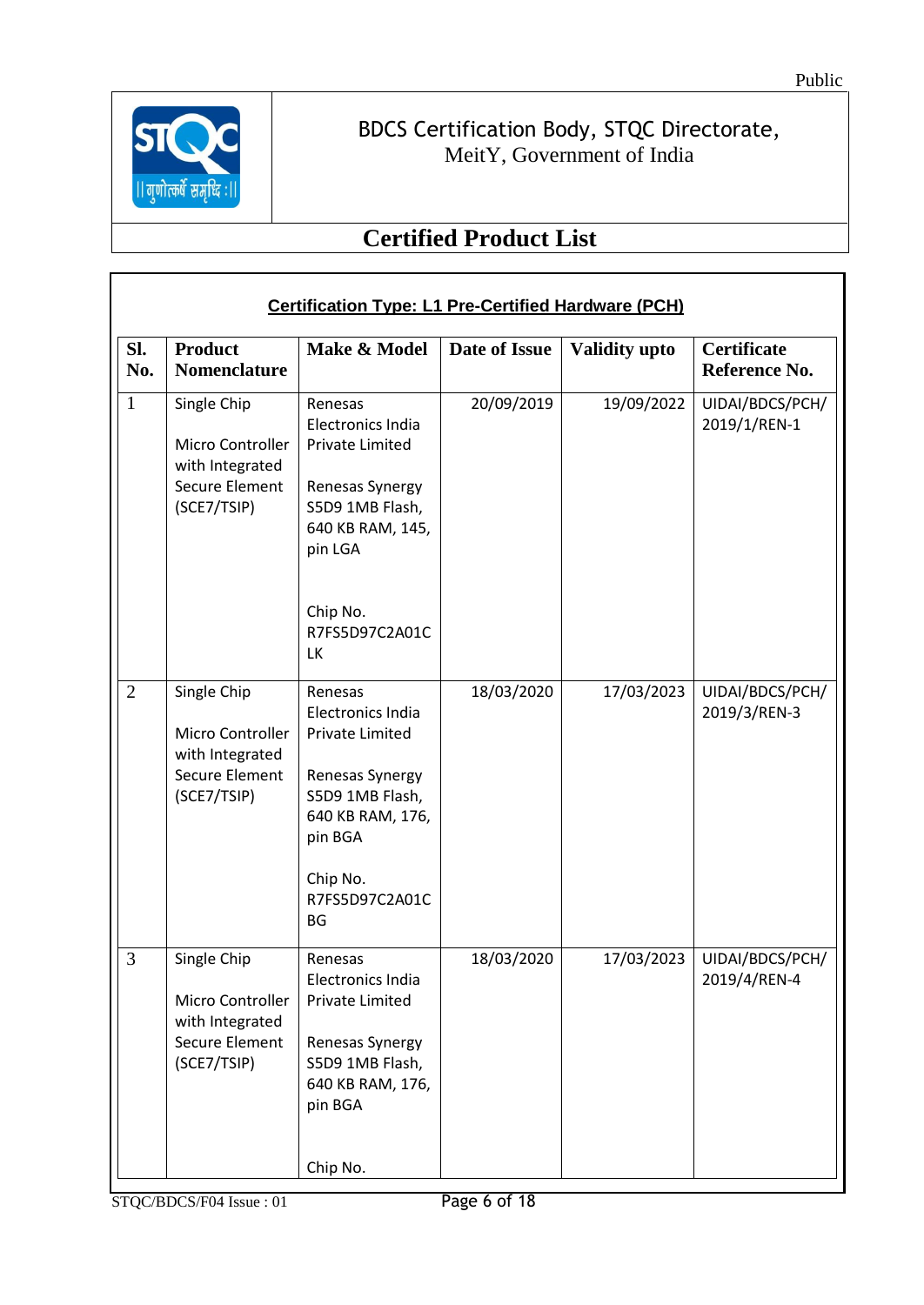

| Sl.<br>No.     | <b>Product</b><br><b>Nomenclature</b>                                                            | Make & Model                                                                              | Date of Issue | <b>Validity upto</b> | <b>Certificate</b><br>Reference No. |
|----------------|--------------------------------------------------------------------------------------------------|-------------------------------------------------------------------------------------------|---------------|----------------------|-------------------------------------|
|                |                                                                                                  | R7FS5D57C2A01C<br>LK                                                                      |               |                      |                                     |
| $\overline{4}$ | Printed<br>Circuit<br>Board Assembly<br>(PCBA) based on<br>i.MX250<br>NXP<br>secure<br>processor | Smart Chip<br>Private Ltd<br>(NXP-IDEMIA<br>consortium)<br>Chip No.<br>SC6680254DJM4<br>A | 18/03/2020    | 17/03/2023           | UIDAI/BDCS/PCH/<br>2019/7/NXP-IDM-  |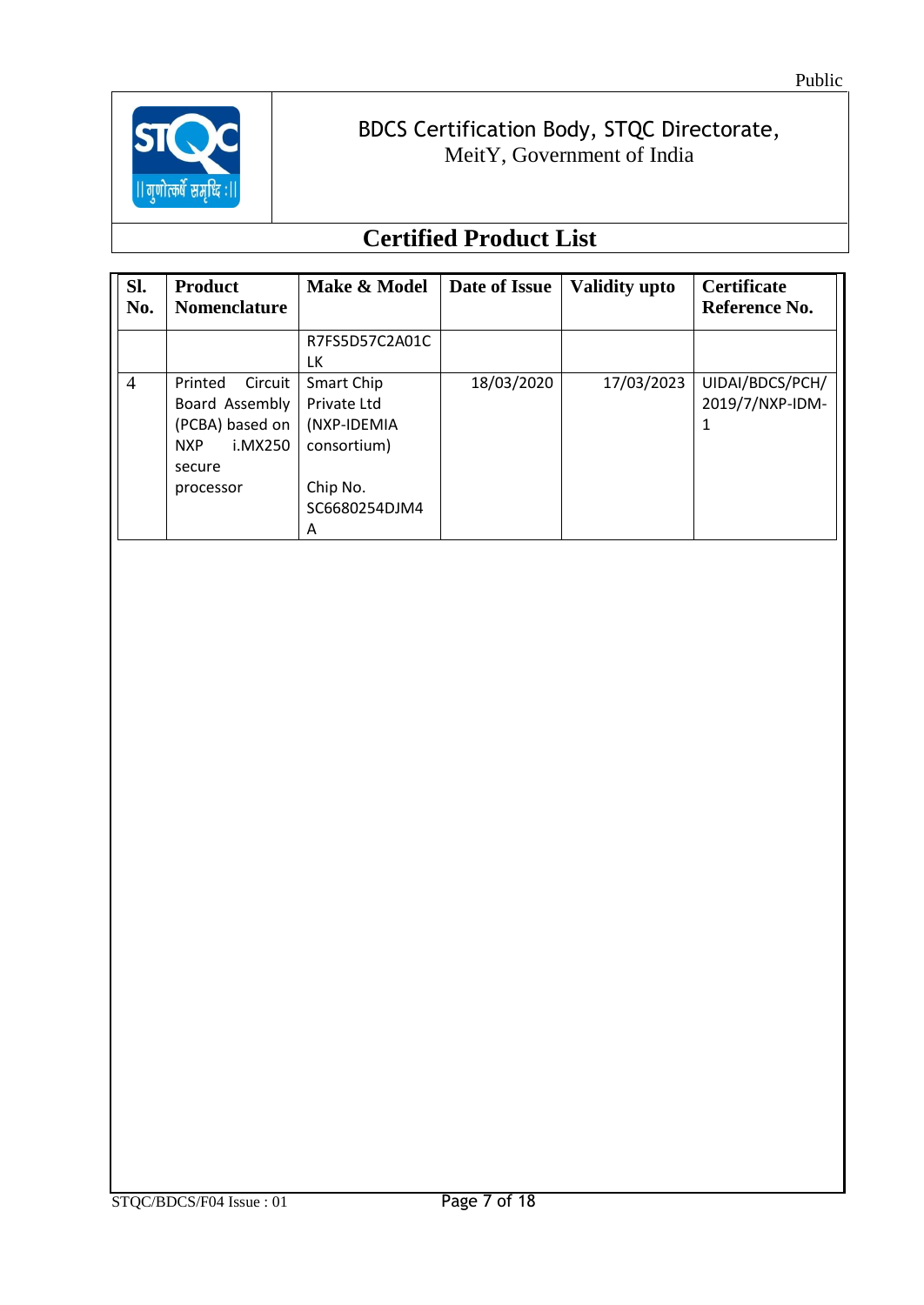

<span id="page-7-0"></span>

|                           | <b>Certification Type: L1 Biometric Devices</b> |              |                               |  |                                     |  |  |
|---------------------------|-------------------------------------------------|--------------|-------------------------------|--|-------------------------------------|--|--|
| Sl.<br>$\blacksquare$ No. | <b>Product</b><br><b>Nomenclature</b>           | Make & Model | Date of Issue   Validity upto |  | <b>Certificate</b><br>Reference No. |  |  |
|                           | NH                                              |              |                               |  |                                     |  |  |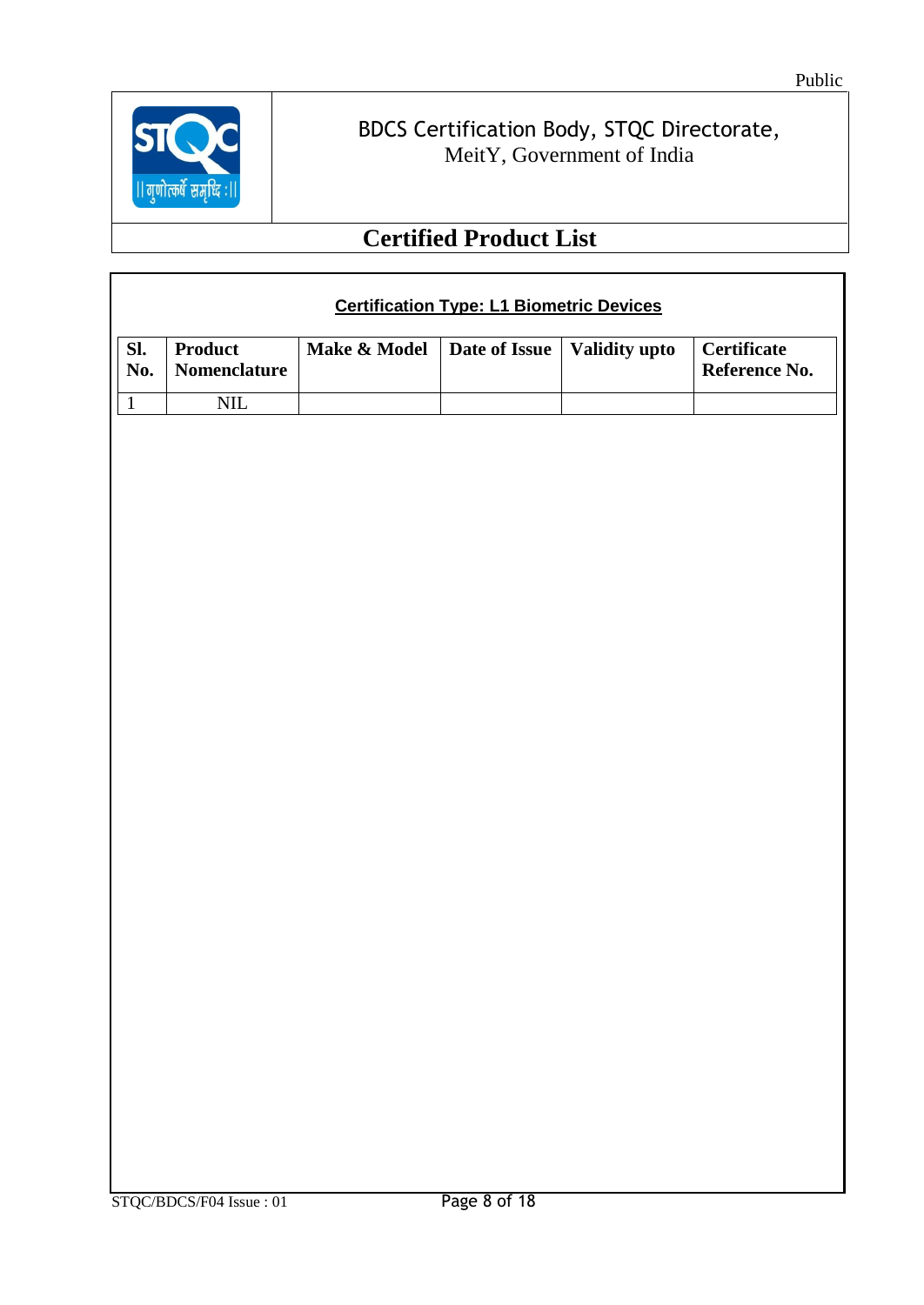

<span id="page-8-0"></span>

|            | <b>Certification Type: L0 Registered Device (RD) Services</b> |                                                     |                                           |                                                               |                         |  |  |
|------------|---------------------------------------------------------------|-----------------------------------------------------|-------------------------------------------|---------------------------------------------------------------|-------------------------|--|--|
| SI.<br>No. | <b>Vender</b>                                                 | <b>Model</b>                                        | <b>RD</b><br><b>Services</b><br><b>OS</b> | <b>Certificate Reference</b><br>No.                           | Date of<br><b>Issue</b> |  |  |
| 1.         | <b>BIOMATIQUES</b><br><b>IDENTIFICATION</b><br>Pvt. Ltd.      | EPI-1000                                            | Android                                   | <b>UIDAI/BDCS/IRIS/BIOM</b><br>ATIQUES/01                     | 16/08/2017              |  |  |
| 2.         | <b>BIOMATIQUES</b><br><b>IDENTIFICATION</b><br>Pvt. Ltd.      | EPI-1000                                            | Windows                                   | <b>UIDAI/BDCS/IRIS/BIOM</b><br>ATIQUES/02                     | 22/08/2017              |  |  |
| 3.         | <b>BIOMATIQUES</b><br><b>IDENTIFICATION</b><br>Pvt. Ltd.      | EPI-1000<br>(Visiontek<br>POS)                      | Embedded<br>Linux                         | <b>UIDAI/BDCS/IRIS/BIOM</b><br>ATIQUES/01                     | 16/08/2017              |  |  |
| 4.         | <b>BIOMATIQUES</b><br><b>IDENTIFICATION</b><br>Pvt. Ltd       | EPI-1000<br>(Analogics<br>POS)                      | Embedded<br>Linux                         | <b>UIDAI-BDCS-IRIS-</b><br><b>BIOMATIQUES -01-R-</b><br>RD/17 | 31/05/2018              |  |  |
| 5.         | <b>BIOMETRONIC</b><br>Pvt. Ltd.                               | <b>IRISHIELD</b><br><b>TM-USB</b><br><b>MK2120U</b> | Andorid                                   | <b>UIDAI-BDCS-IRIS-</b><br><b>BIOMETRONIC-02</b>              | 31/07/2017              |  |  |
| 6.         | <b>BIOMETRONIC</b><br>Pvt. Ltd.                               | <b>IRISHIELD</b><br><b>TM-USB</b><br><b>MK2120U</b> | Windows                                   | <b>UIDAI-BDCS-IRIS-</b><br><b>BIOMETRONIC-02</b>              | 31/07/2017              |  |  |
| 7.         | <b>SMART CHIP LTD</b>                                         | <b>MSO 1300 E</b>                                   | Windows                                   | <b>UIDAI-BDCS-AUTH-</b><br>SMS-FPS-03                         | 21/07/2017              |  |  |
| 8.         | <b>SMART CHIP LTD</b>                                         | <b>MSO 1300 E</b>                                   | Android                                   | <b>UIDAI-BDCS-AUTH-</b><br>SMS-FPS-03                         | 16/07/2017              |  |  |
| 9.         | <b>SMART CHIP LTD</b>                                         | <b>MSO 1300 E2</b>                                  | Windows                                   | <b>UIDAI-BDCS-AUTH-</b><br>SMS-FPS-03                         | 21/07/2017              |  |  |
| 10.        | <b>SMART CHIP LTD</b>                                         | <b>MSO 1300 E2</b>                                  | Android                                   | <b>UIDAI-BDCS-AUTH-</b><br>SMS-FPS-03                         | 16/07/2017              |  |  |
| 11.        | <b>SMART CHIP LTD</b>                                         | <b>MSO 1300 E2</b>                                  | Windows<br>(V1.0H)                        | <b>UIDAI-BDCS-AUTH-</b><br>SMS-FPS-39-SCPL                    | 22/11/2017              |  |  |
| 12.        | <b>SMART CHIP LTD</b>                                         | <b>MSO 1300 E2</b>                                  | Android<br>(V1.0H)                        | <b>UIDAI-BDCS-AUTH-</b><br>SMS-FPS-39-SCPL                    | 22/11/2017              |  |  |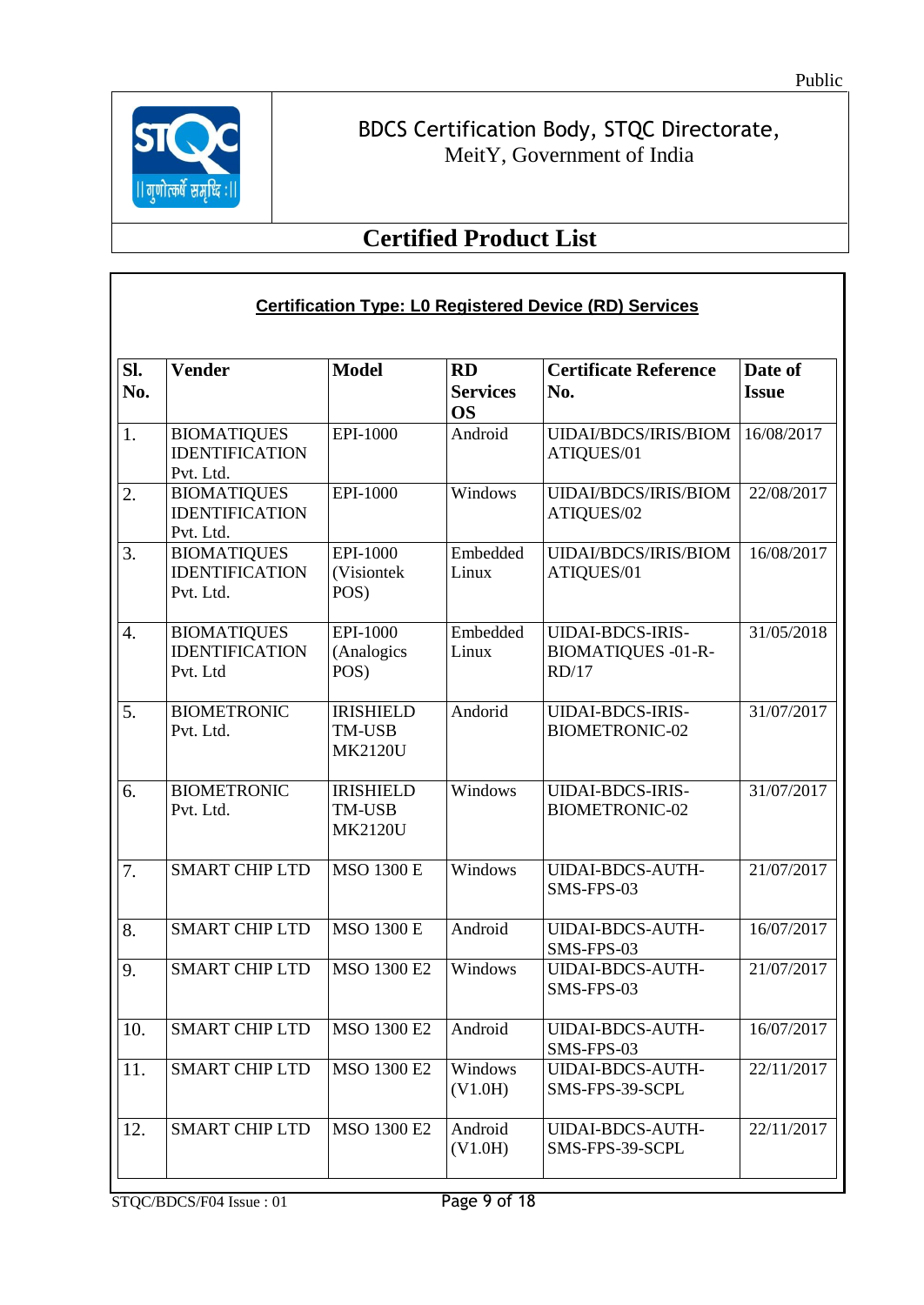

| SI. | <b>Vender</b>                                             | <b>Model</b>                                                   | <b>RD</b>                     | <b>Certificate Reference</b>                                          | Date of      |
|-----|-----------------------------------------------------------|----------------------------------------------------------------|-------------------------------|-----------------------------------------------------------------------|--------------|
| No. |                                                           |                                                                | <b>Services</b>               | No.                                                                   | <b>Issue</b> |
|     |                                                           |                                                                | <b>OS</b>                     |                                                                       |              |
| 13. | <b>SMART CHIP LTD</b>                                     | <b>MSO 1300 E3</b>                                             | Windows                       | UIDAI-BDCS-AUTH-<br>SMS-FPS-03                                        | 21/07/2017   |
| 14. | <b>SMART CHIP LTD</b><br>(POS device)                     | Ingenico<br><b>ICT220 POS</b><br>$(CBME-E)$                    | Telium                        | <b>UIDAI-BDCS-AUTH-</b><br>SCL-FPS-52/Smart/Te                        | 02/01/2018   |
| 15. | <b>SMART CHIP LTD</b><br>(POS device)                     | Ingenico<br><b>ICT220 POS</b><br>(CBME E2)                     | Telium                        | <b>UIDAI-BDCS-AUTH-</b><br>SCL-FPS-52/Smart/Te                        | 02/01/2018   |
| 16. | <b>SMART CHIP LTD</b><br>(POS device)                     | Ingenico<br><b>ICT220 POS</b><br>(CBME E3)                     | Telium                        | <b>UIDAI-BDCS-AUTH-</b><br>SCL-FPS-52/Smart/Te                        | 02/01/2018   |
| 17. | <b>BHARAT</b><br><b>ELECTRONICS</b><br><b>LTD</b>         | <b>IRISHIELD-</b><br><b>USB</b><br><b>MK2120U</b><br>(BEL POS) | Embedded<br>Linux             | <b>UIDAI/BDCS/AUTH/IRIS</b><br>/BIOMETRONIC/01/RD/0<br>$\overline{4}$ | 07/02/2018   |
| 18. | <b>BHARAT</b><br><b>ELECTRONICS</b><br><b>LTD</b>         | <b>BEL POS</b>                                                 | Embedded<br>Linux             | UIDAI/BDCS/AUTH/SCL<br>/FPS/52                                        | 29/08/2017   |
| 19. | <b>BIOMETRONIC</b><br><b>TECHNOLOGY</b><br><b>LTD</b>     | <b>IRISHIELD-</b><br><b>USB BK2121U</b>                        | Windows                       | <b>UIDAI/BDCS/IRIS/BIOM</b><br>ETRONIC/05                             | 31/07/2017   |
| 20. | Electronics<br>Corporation of India<br><b>LTD</b>         | <b>EC-POS</b>                                                  | Embedded<br>Linux (EC<br>POS) | UIDAI/BDCS/AUTH/SCL<br>/52/RD/POS/ECIL/05                             | 27/02/2017   |
| 21. | <b>LINKWELL</b><br><b>TELESYSTEMS</b><br><b>PVT LTD</b>   | <b>VISIONTEK</b><br>GL-11 POS                                  | Embedded<br>Linux             | <b>UIDAI-BDCS-AUTH-</b><br>SID(AQTRONICS)-<br>FPS/19/LINK             | 09/10/2017   |
| 22. | <b>EZETAP MOBILE</b><br><b>SOLUTION PVT</b><br><b>LTD</b> | <b>EZETAP</b><br>(POS)                                         | Andorid                       | UIDAI/BDCS/AUTH/SCL<br>/FPS/RD/EZETAP/07                              | 06/03/2018   |
| 23. | <b>ZKTECO</b><br><b>BIOMETRICS</b><br><b>INDIA</b>        | SLK20R                                                         | Android                       | UIDAI/BDCS/AUTH/FPS/<br>ZKT/40/RD/06                                  | 14/06/2018   |
| 24. | <b>ZKTECO</b><br><b>BIOMETRICS</b><br><b>INDIA</b>        | SLK20R                                                         | Windows                       | UIDAI/BDCS/AUTH/FPS/<br>ZKT/40/RD/06                                  | 14/06/2018   |
| 25. | ArMee Infotech Pvt.<br>Ltd                                | mTerminal 100<br>(POS)                                         | Android                       | UIDAI/BDCS/AUTH/C/IR<br>IS/MAN/31/RD/24                               | 17/10/2018   |
| 26. | ArMee Infotech Pvt.<br>Ltd                                | mTerminal 100<br>(POS)                                         | Android                       | UIDAI/BDCS/AUTH/MA<br>N/FPS/25/RD/23                                  | 17/10/2018   |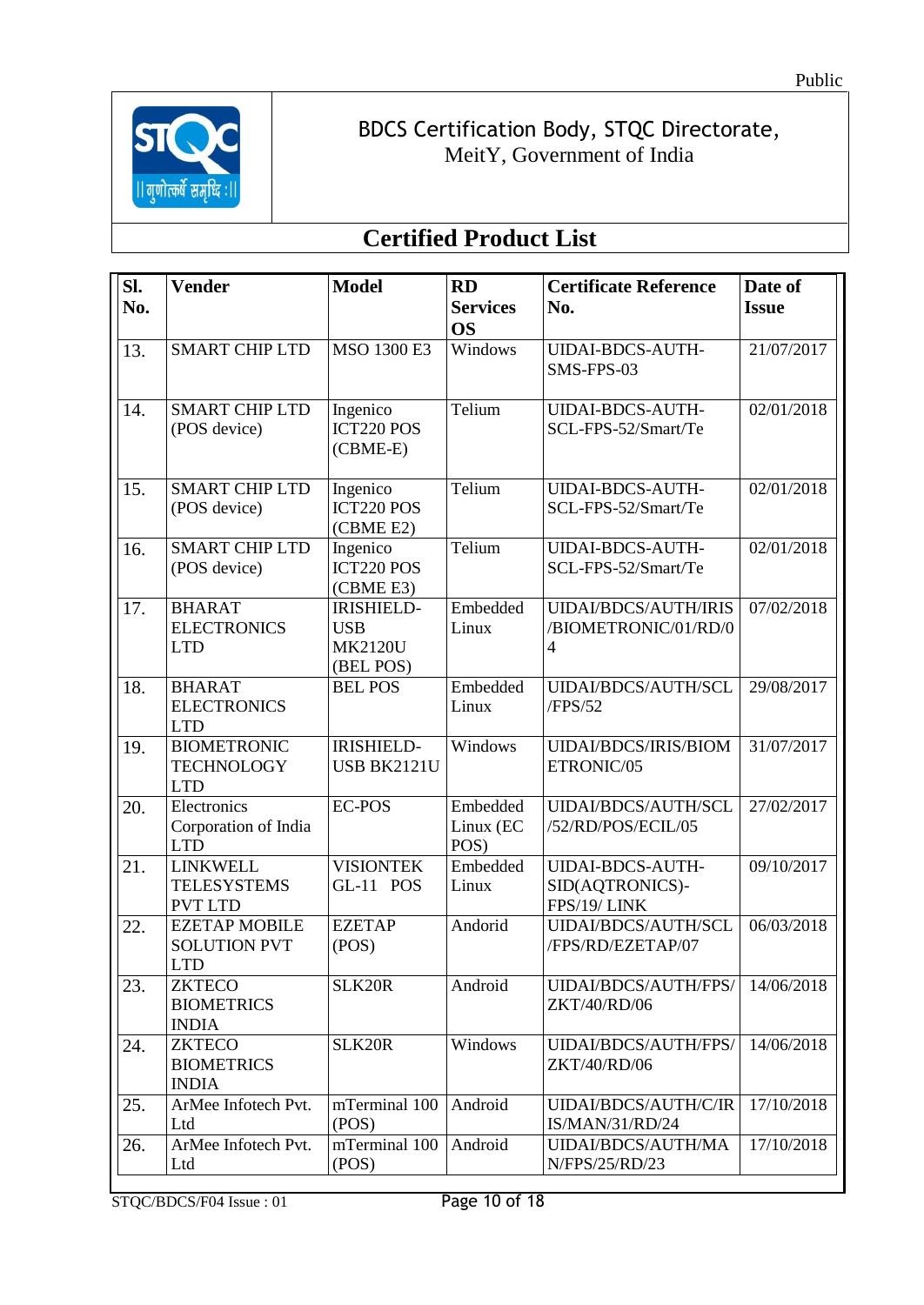

| SI.        | <b>Vender</b>                                                                              | <b>Model</b>                       | <b>RD</b>       | <b>Certificate Reference</b>                                                        | Date of      |
|------------|--------------------------------------------------------------------------------------------|------------------------------------|-----------------|-------------------------------------------------------------------------------------|--------------|
| No.        |                                                                                            |                                    | <b>Services</b> | No.                                                                                 | <b>Issue</b> |
|            |                                                                                            |                                    | <b>OS</b>       |                                                                                     |              |
| 27.        | <b>MANTRA</b>                                                                              | <b>MFS 100</b>                     | Android         | UIDAI/BDCS/AUTH/MA                                                                  | 03/12/2018   |
|            | <b>SOFTECH</b>                                                                             |                                    |                 | N/FPS/25/RD/30/A                                                                    |              |
| 28.        | <b>MANTRA</b>                                                                              | <b>MFS 100</b>                     | Android 5.1     | UIDAI/BDCS/AUTH/MA                                                                  | 03/12/2018   |
|            | <b>SOFTECH</b>                                                                             |                                    | (Managed        | N/FPS/25/RD/30/A                                                                    |              |
|            |                                                                                            |                                    | OS)             |                                                                                     |              |
| 29.        | <b>MANTRA</b>                                                                              | Mobi IRIS                          | Android         | <b>UIDAI/BDCS/AUTH/IRIS</b>                                                         | 10/04/2018   |
|            | <b>SOFTECH</b>                                                                             |                                    |                 | /C/MANTRA/33/RD/11/W                                                                |              |
|            |                                                                                            |                                    |                 | /A                                                                                  |              |
| 30.        | <b>MANTRA</b>                                                                              | <b>MFS 100</b>                     | Ubuntu          | UIDAI/BDCS/AUTH/SM                                                                  | 10/04/2018   |
|            | <b>SOFTECH</b>                                                                             |                                    |                 | S/FPS/04/RD/10                                                                      |              |
| 31.        | <b>MANTRA</b>                                                                              | <b>MFS 100</b>                     | Opensuse        | UIDAI/BDCS/AUTH/SM                                                                  | 10/04/2018   |
|            | <b>SOFTECH</b>                                                                             |                                    |                 | S/FPS/04/RD/10                                                                      |              |
| 32.        | <b>MANTRA</b>                                                                              | <b>MFS 100V54</b>                  | Windows         | UIDAI/BDCS/AUTH/FPS/                                                                | 05/03/2019   |
|            | <b>SOFTECH</b>                                                                             |                                    |                 | MANTRA/39/RD/9/W                                                                    |              |
| 33.        | <b>MANTRA</b>                                                                              | <b>MIS 100 V2</b>                  | Android         | <b>UIDAI/BDCS/AUTH/IRIS</b>                                                         | 04/09/2018   |
|            | <b>SOFTECH</b>                                                                             |                                    |                 | /MANTRA/31/RD/12/W/                                                                 |              |
|            |                                                                                            |                                    |                 | $\mathbf{A}$                                                                        |              |
| 34.        | <b>MANTRA</b>                                                                              | <b>MIS 100 V2</b>                  | Windows         | <b>UIDAI/BDCS/AUTH/IRIS</b>                                                         | 04/09/2018   |
|            | <b>SOFTECH</b>                                                                             |                                    |                 | /MANTRA/31/RD/12/W/                                                                 |              |
|            |                                                                                            |                                    |                 | A                                                                                   |              |
| 35.        | <b>MANTRA</b>                                                                              | <b>MFS 100</b>                     | Android         | UIDAI/BDCS/AUTH/SM                                                                  | 16/06/2017   |
|            | <b>SOFTECH</b>                                                                             |                                    |                 | S/FPS/04/FC                                                                         |              |
| 36.        | <b>MANTRA</b>                                                                              | <b>MFS 100</b>                     | Windows         | UIDAI/BDCS/AUTH/SM                                                                  | 16/06/2017   |
|            | <b>SOFTECH</b>                                                                             |                                    |                 | S/FPS/04/FC                                                                         |              |
| 37.        | Datamini Technology                                                                        | Datamini                           | Android         | UIDAI/BDCS/AUTH/SCL                                                                 | 19/12/2017   |
|            | India Limited                                                                              | TPOS7                              |                 | /FPS/64/Datamini/CBME<br>3                                                          |              |
|            | Datamini Technology                                                                        | (POS)<br>Datamini                  | Android         | UIDAI/BDCS/AUTH/SCL                                                                 | 19/12/2017   |
| 38.        | <b>India Limited</b>                                                                       | TPOS7                              |                 | /FPS/52/Datamini/CBME                                                               |              |
|            |                                                                                            | (POS)                              |                 | $\overline{2}$                                                                      |              |
| 39.        | <b>TECHSHINO</b>                                                                           | <b>TCO 310 A</b>                   | Windows         | UIDAI/BDCS/AUTH/FPS/                                                                | 07/12/2018   |
|            | <b>TECHNOLOGY</b>                                                                          |                                    |                 | C/TECH/15/RD/13                                                                     |              |
|            |                                                                                            |                                    |                 |                                                                                     |              |
|            |                                                                                            |                                    |                 |                                                                                     | 18/04/2108   |
|            |                                                                                            |                                    |                 |                                                                                     |              |
|            |                                                                                            |                                    |                 |                                                                                     |              |
|            | <b>TECHSHINO</b>                                                                           |                                    | Windows         |                                                                                     | 06/06/2018   |
|            |                                                                                            |                                    |                 |                                                                                     |              |
|            | <b>INDIA</b>                                                                               |                                    |                 |                                                                                     |              |
| 42.        | <b>AQTRONICS</b>                                                                           | U.are.U. 4500                      | Windows         | <b>UIDAI-BDCS-AUTH-</b>                                                             | 25/05/2018   |
|            | <b>TECHNOLOGIES P</b>                                                                      | <b>UID</b>                         |                 | SID(AQTRONICS)-FPS-                                                                 |              |
|            | <b>LTD</b>                                                                                 |                                    |                 | 26-RD-20                                                                            |              |
| 40.<br>41. | <b>INDIA</b><br><b>TECHSHINO</b><br><b>TECHNOLOGY</b><br><b>INDIA</b><br><b>TECHNOLOGY</b> | <b>TCO 310 N</b><br><b>TCI 301</b> | Windows         | UIDAI/BDCS/AUTH/FPS/<br>14/RD/14<br><b>UIDAI/BDCS/AUTH/IRIS</b><br>/C/ESSL/29/RD/15 |              |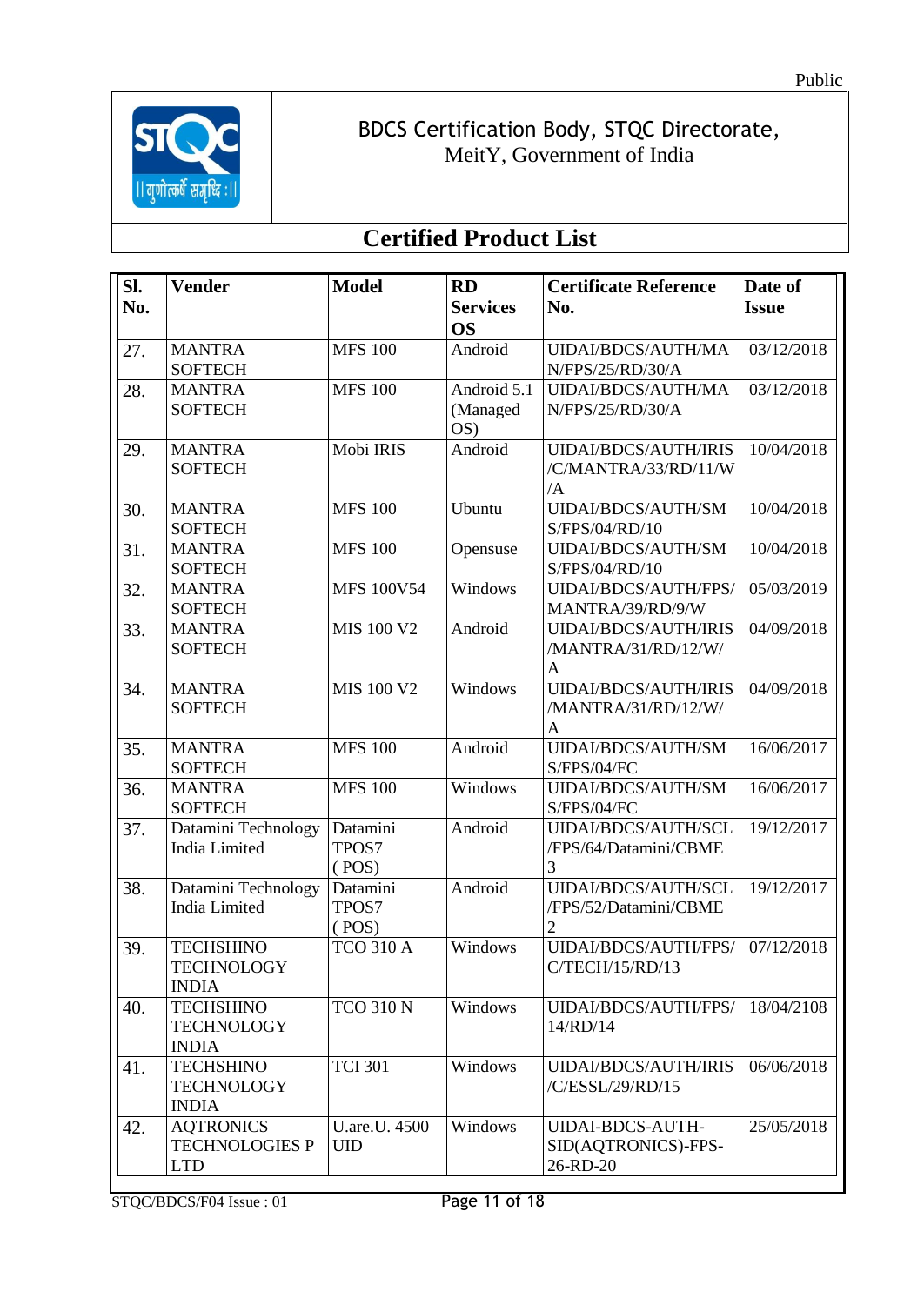

| Sl. | <b>Vender</b>                       | <b>Model</b>  | <b>RD</b>       | <b>Certificate Reference</b>        | Date of      |
|-----|-------------------------------------|---------------|-----------------|-------------------------------------|--------------|
| No. |                                     |               | <b>Services</b> | No.                                 | <b>Issue</b> |
|     |                                     |               | <b>OS</b>       |                                     |              |
| 43. | <b>AQTRONICS</b>                    | U.are.U. 4500 | Linux           | UIDAI-BDCS-AUTH-                    | 25/05/2018   |
|     | <b>TECHNOLOGIES P</b>               | <b>UID</b>    |                 | SID(AQTRONICS)-FPS-                 |              |
|     | <b>LTD</b>                          |               |                 | 26-RD-20                            |              |
| 44. | <b>AQTRONICS</b>                    | U.are.U. 4500 | Android         | <b>UIDAI-BDCS-AUTH-</b>             | 25/05/2018   |
|     | <b>TECHNOLOGIES P</b>               | <b>UID</b>    |                 | SID(AQTRONICS)-FPS-                 |              |
|     | <b>LTD</b>                          |               |                 | 26-RD-20                            |              |
| 45. | <b>AQTRONICS</b>                    | TCRF1S (AQ)   | Windows         | <b>UIDAI-BDCS-AUTH-</b>             | 25/05/2018   |
|     | <b>TECHNOLOGIES P</b>               | ET 500        |                 | SID-(AQTRONICS-FPS-                 |              |
|     | <b>LTD</b>                          |               |                 | 19-RD-19                            |              |
| 46. | <b>AQTRONICS</b>                    | TCRF1S (AQ)   | Linux           | UIDAI-BDCS-AUTH-                    | 25/05/2018   |
|     | <b>TECHNOLOGIES P</b><br><b>LTD</b> | ET 500        |                 | SID-(AQTRONICS-FPS-                 |              |
| 47. | <b>AQTRONICS</b>                    | TCRF1S (AQ)   | Android         | 19-RD-19<br><b>UIDAI-BDCS-AUTH-</b> | 25/05/2018   |
|     | <b>TECHNOLOGIES P</b>               | ET 500        |                 | SID-(AQTRONICS-FPS-                 |              |
|     | <b>LTD</b>                          |               |                 | 19-RD-19                            |              |
| 48. | <b>AQTRONICS</b>                    | NB-3023-U-    | Windows         | UIDAI/BDCS/AUTH/AQ                  | 14/06/2018   |
|     | <b>TECHNOLOGIES P</b>               | <b>UID</b>    |                 | T/54/RD/21                          |              |
|     | <b>LTD</b>                          |               |                 |                                     |              |
| 49. | <b>AQTRONICS</b>                    | NB-3023-U-    | Android         | UIDAI/BDCS/AUTH/AQ                  | 10/10/2018   |
|     | <b>TECHNOLOGIES P</b>               | <b>UID</b>    | (Managed        | T/54/RD/29/A                        |              |
|     | <b>LTD</b>                          |               | OS/MDM/N        |                                     |              |
|     |                                     |               | on Standard     |                                     |              |
|     |                                     |               | OS)             |                                     |              |
| 50. | <b>AQTRONICS</b>                    | NB-3023-U-    | Android         | UIDAI/BDCS/AUTH/AQ                  | 10.10.2018   |
|     | <b>TECHNOLOGIES P</b>               | <b>UID</b>    |                 | T/54/RD/29/A                        |              |
|     | <b>LTD</b>                          |               |                 |                                     |              |
| 51. | <b>TATVIK</b>                       | <b>TMF 20</b> | Android         | UIDAI/BDCS/AUTH/FPS/                | 10/05/2018   |
|     | <b>BIOSYSTEMS PVT</b>               |               |                 | P/TATVIK/37/RD                      |              |
|     | <b>LTD</b>                          |               |                 |                                     |              |
| 52. | <b>TATVIK</b>                       | <b>TMF 20</b> | Windows         | UIDAI/BDCS/AUTH/FPS/                | 10/05/2018   |
|     | <b>BIOSYSTEMS PVT</b>               |               |                 | P/TATVIK/37/RD                      |              |
|     | LTD                                 |               |                 |                                     |              |
| 53. | <b>GEMELTO</b>                      | CSD 200i /    | Windows         | UIDAI/BDCS/AUTH/FPS/                | 19/09/2017   |
|     | <b>DIGITAL</b>                      | CSD200*       |                 | P/16/Gem                            |              |
|     | <b>SECURITY PLTD</b>                |               |                 |                                     |              |
| 54. | <b>GEMELTO</b><br><b>DIGITAL</b>    | CSD 200i /    | Android         | UIDAI/BDCS/AUTH/FPS/                | 19/09/2017   |
|     | <b>SECURITY PLTD</b>                | CSD200*       |                 | P/16/Gem                            |              |
| 55. | <b>GEMELTO</b>                      | CSD 200i /    | Linux           | UIDAI/BDCS/AUTH/FPS/                | 19/09/2017   |
|     | <b>DIGITAL</b>                      | CSD200*       |                 | P/16/Gem                            |              |
|     | <b>SECURITY PLTD</b>                |               |                 |                                     |              |
| 56. | <b>IRITECH</b>                      | IriShield-USB | Android         | UIDAI/BDCS/FPS/AUTH/                | 15/06/2018   |
|     |                                     |               |                 |                                     |              |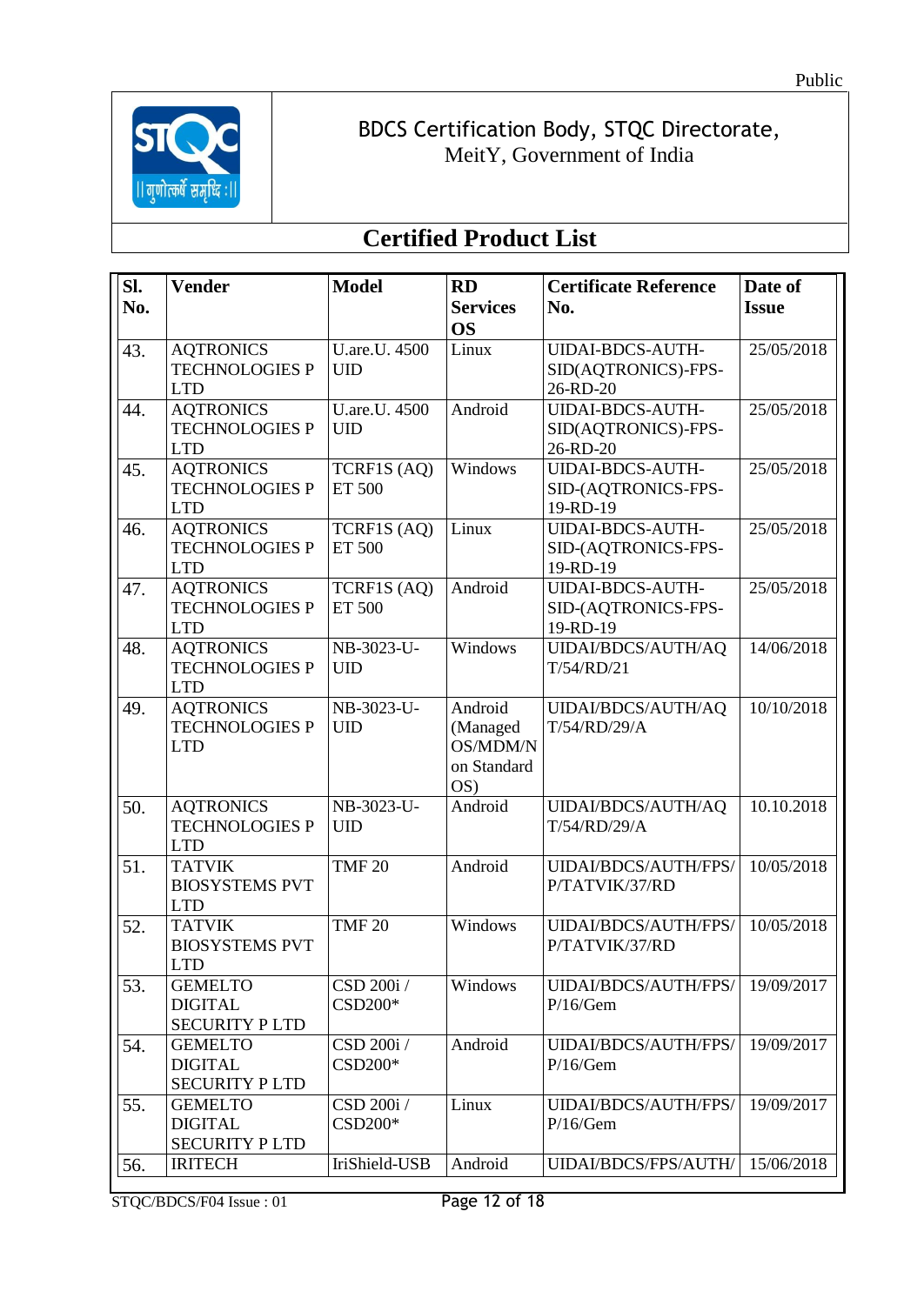

## **Certified Product List**

| SI. | <b>Vender</b>                                        | <b>Model</b>          | <b>RD</b>                    | <b>Certificate Reference</b>            | Date of      |
|-----|------------------------------------------------------|-----------------------|------------------------------|-----------------------------------------|--------------|
| No. |                                                      |                       | <b>Services</b>              | No.                                     | <b>Issue</b> |
|     |                                                      |                       | <b>OS</b>                    |                                         |              |
|     | <b>TECHNOLOGY</b><br><b>INDIA</b>                    | <b>MK 2120UL</b>      |                              | IRITECH/53/RD/A/22                      |              |
| 57. | <b>IRITECH</b>                                       | IriShield-USB         | Windows                      | UIDAI/BDCS/FPS/AUTH/                    | 27/06/2018   |
|     | <b>TECHNOLOGY</b><br><b>INDIA</b>                    | <b>MK 2120UL</b>      | <b>OS</b>                    | IRITECH/53/RD/A/22                      |              |
| 58. | <b>IRITECH</b>                                       | IriShield-USB         | $\overline{\text{Linux}}$ OS | UIDAI/BDCS/FPS/AUTH/                    | 27/06/2018   |
|     | <b>TECHNOLOGY</b><br><b>INDIA</b>                    | <b>MK 2120UL</b>      |                              | IRITECH/53/RD/A/22                      |              |
| 59. | <b>MATRIX COMSEC</b>                                 | <b>COSEC DOOR</b>     | Embedded                     | <b>UIDAI-BDCS-AUTH-</b>                 | 25/09/2017   |
|     | PLTD                                                 |                       | Linux                        | FPS-C/MATRIX/CV/36                      |              |
| 60. | <b>MATRIX COMSEC</b>                                 | <b>COSEC VEGA</b>     | Embedded                     | <b>UIDAI-BDCS-AUTH-</b>                 | 25/09/2017   |
|     | <b>PLTD</b>                                          |                       | Linux                        | FPS-C/MATRIX/CV/36                      |              |
| 61. | <b>INNOCOM</b><br><b>ELECTRONICS</b><br><b>INDIA</b> | Infocus M425          | Android                      | <b>UIDAI/BDCS/AUTH/IRIS</b><br>/INNO/09 | 27/07/2017   |
| 62. | <b>BIO ENABLE</b>                                    | eN Bioscan-c1         | Android                      | UIDAI-BDCS-AUTH-RE-                     | 08/09/2017   |
|     | <b>TECHNOLOGY P</b>                                  | (Model-               |                              | Nitgen-28/bio                           |              |
|     | <b>LTD</b>                                           | HFDU08)               |                              |                                         |              |
| 63. | <b>BIO ENABLE</b>                                    | eN Bioscan-c1         | Android                      | <b>UIDAI-BDCS-AUTH-</b>                 | 31/07/2017   |
|     | <b>TECHNOLOGY P</b>                                  | (Model-               |                              | BTL-FPS-16                              |              |
|     | <b>LTD</b>                                           | HFDU08)               |                              |                                         |              |
| 64. | <b>DSK DIGITAL</b>                                   | <b>DSK MOBILIZ</b>    | Android                      | <b>UIDAI-BDCS-AUTH-</b>                 | 08/09/2017   |
|     | <b>TECHNOLOGIES P</b><br><b>LTD</b>                  | 2P1                   |                              | SCL-FPS-52-DSK                          |              |
| 65. | <b>ACCESS</b>                                        | <b>STARTEK FM</b>     | Android                      | <b>UIDAI-BDCS-AUTH-</b>                 | 30/05/2017   |
|     | <b>COMPUTECH PVT</b>                                 | 220U                  |                              | ACL-FPS-18                              |              |
|     | <b>LTD</b>                                           |                       |                              |                                         |              |
| 66. | <b>ACCESS</b>                                        | <b>STARTEK FM</b>     | Windows                      | <b>UIDAI-BDCS-AUTH-</b>                 | 30/05/2017   |
|     | <b>COMPUTECH PVT</b><br><b>LTD</b>                   | 220U                  |                              | ACL-FPS-18                              |              |
| 67. | <b>MAESTORS</b>                                      | <b>SCRIPT 100M</b>    | Android                      | <b>UIDAI-BDCS-AUTH-</b>                 | 14/09/2017   |
|     | <b>ELECTRONICS &amp;</b>                             |                       |                              | SCL-FPS-52-SCL                          |              |
|     | TEL.                                                 |                       |                              |                                         |              |
| 68. | <b>MAESTORS</b>                                      | <b>SCRIPT 100M</b>    | Windows                      | <b>UIDAI-BDCS-AUTH-</b>                 | 10/11/2017   |
|     | <b>ELECTRONICS &amp;</b>                             |                       |                              | SCL-FPS-52-SCL/W                        |              |
|     | TEL.                                                 |                       |                              |                                         |              |
| 69. | <b>GTID SOLOUTIONS</b>                               | <b>SZZT KS 8223</b>   | Android                      | <b>UIDAI/BDCS/AUTH/IRIS</b>             | 03/05/2018   |
|     | DEVELOP. PLTD                                        |                       |                              | /DID/10-C/RD/POS/16                     |              |
| 70. | <b>TRANSLINE</b>                                     | <b>BioMini Plus 2</b> | Android                      | UIDAI/BDCS/AUTH/FPS/                    | 18/04/2018   |
|     | <b>TECHNOLOGIES P</b>                                |                       |                              | 18/RD/18                                |              |
|     | <b>LTD</b>                                           |                       |                              |                                         |              |
| 71. | <b>SAMSUNG INDIA</b>                                 | <b>SM-T116 IR</b>     | Android                      | <b>UIDAI/BDCS/IRIS-</b>                 | 17/07/2017   |

STQC/BDCS/F04 Issue : 01 Page 13 of 18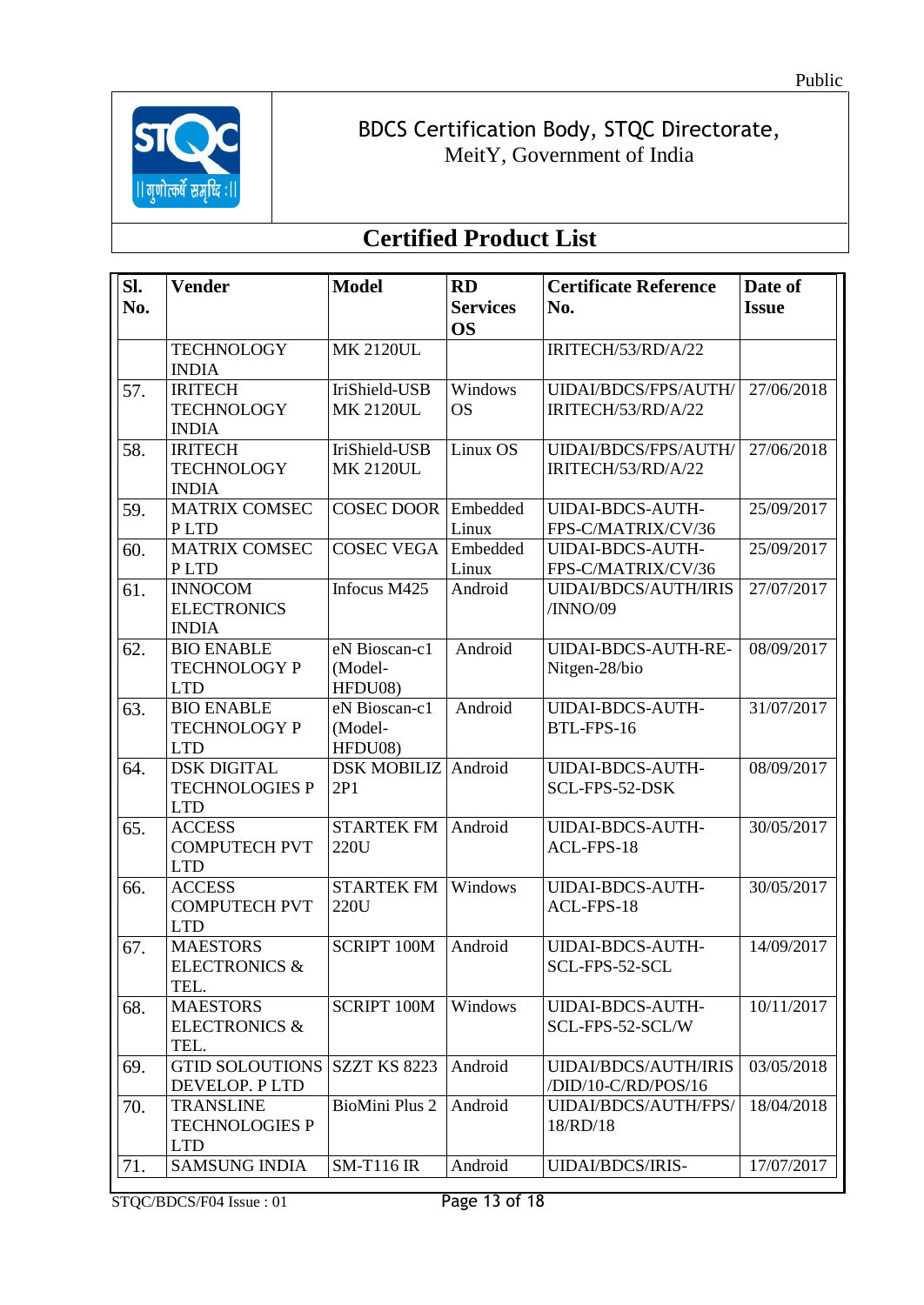

| SI. | <b>Vender</b>              | <b>Model</b>          | <b>RD</b>       | <b>Certificate Reference</b> | Date of      |
|-----|----------------------------|-----------------------|-----------------|------------------------------|--------------|
| No. |                            |                       | <b>Services</b> | No.                          | <b>Issue</b> |
|     |                            |                       | <b>OS</b>       |                              |              |
|     | <b>ELECTRONICS</b>         |                       |                 | $INT/01-C$                   |              |
| 72. | <b>EVOLUTE</b>             | <b>MSO1300E3</b>      | Android         | <b>UIDAI-BDCS-AUTH-</b>      | 05/01/2018   |
|     | <b>SYSTEMS P. LTD</b>      |                       | Managed         | SCL-FPS-52/EVO-E3            |              |
|     |                            |                       | <b>OS</b>       |                              |              |
| 73. | <b>EVOLUTE</b>             | <b>MSO1300E3</b>      | iOS             | <b>UIDAI-BDCS-AUTH-</b>      | 05/01/2018   |
|     | <b>SYSTEMS P. LTD</b>      |                       |                 | SCL-FPS-52/EVO-E3            |              |
| 74. | <b>EVOLUTE</b>             | Leopard               | Android         | <b>UIDAI-BDCS-AUTH-</b>      | 05/01/2018   |
|     | <b>SYSTEMS P. LTD</b>      | <b>Integrated POS</b> |                 | SCL-FPS-52/EVO-E3-P          |              |
| 75. | <b>EVOLUTE</b>             | Falcon                | Windows         | <b>UIDAI-BDCS-AUTH-</b>      | 05/01/2018   |
|     | <b>SYSTEMS P. LTD</b>      | <b>Integrated POS</b> |                 | SCL-FPS-52/EVO-W-P           |              |
| 76. | <b>EVOLUTE</b>             | Falcon                | Windows         | <b>UIDAI-BDCS-AUTH-</b>      | 01/09/2018   |
|     | <b>SYSTEMS P. LTD</b>      | <b>Integrated POS</b> |                 | SCL-FPS-52/EVO-W             |              |
| 77. | <b>EVOLUTE</b>             | <b>MSO1300E2</b>      | Android         | <b>UIDAI-BDCS-AUTH-</b>      | 28/08/2018   |
|     | <b>SYSTEMS P. LTD</b>      |                       |                 | SCL-FPS-52/EVO               |              |
| 78. | <b>EVOLUTE</b>             | <b>IDENTI5</b>        | Android         | <b>UIDAI-BDCS-AUTH-</b>      | 17/10/2017   |
|     | <b>SYSTEMS P. LTD</b>      |                       |                 | SCL-FPS-52/EVO-A             |              |
| 79. | <b>EVOLUTE</b>             | <b>IDENTI5</b>        | iOS             | <b>UIDAI-BDCS-AUTH-</b>      | 10/11/2017   |
|     | <b>SYSTEMS P. LTD</b>      |                       |                 | SCL-FPS-52/EVO-iOS           |              |
| 80. | <b>EVOLUTE</b>             | <b>MSO 1300 E2</b>    | Windows         | <b>UIDAI-BDCS-AUTH-</b>      | 07/02/2018   |
|     | <b>SYSTEMS P. LTD</b>      |                       |                 | SCL-FPS-52/EVO/W             |              |
| 81. | SeuGen India P Ltd         | Hamster Pro           | Linux           | UIDAI/BDCS/AUTH/RE/          | 19/02/2018   |
|     |                            | 20/HU20               |                 | SecuGen/28-RD/Linux          |              |
| 82. | SeuGen India P Ltd         | Hamster Pro           | Linux on        | UIDAI/BDCS/AUTH/RE/          | 01/06/2018   |
|     |                            | 20/HU20               | Arm             | SecuGen/28/RD/LOA            |              |
| 83. | SeuGen India P Ltd         | Hamster Pro           | Android         | UIDAI/BDCS/AUTH/RE/          | 02/11/2017   |
|     |                            | 20/HU20               |                 | SecuGen/28                   |              |
| 84. | SeuGen India P Ltd         | Hamster Pro           | Windows         | UIDAI/BDCS/AUTH/RE/          | 02/11/2017   |
|     |                            | 20/HU20               |                 | SecuGen/28                   |              |
| 85. | <b>Precision Biometric</b> | PB 510                | Windows         | UIDAI/BDCS/AUTH/FPS/         | 30/06/2017   |
|     | India P Ltd                |                       | (Shortly)       | Prec/20                      |              |
| 86. | Precision Biometric        | U.are.U. 4500         | Windows         | UIDAI/BDCS/AUTH-             | 24/07/2017   |
|     | India P Ltd                |                       | (Shortly)       | SID(AQTRONICS)-FPS-          |              |
|     |                            |                       |                 | 26                           |              |
| 87. | Precision Biometric        | TCRF1S                | Android         | <b>UIDAI/BDCS/AUTH-</b>      | 24/07/2017   |
|     | India P Ltd                | (AW)/ET 500           | (Shortly)       | SID(AQTRONICS)-FPS-          |              |
|     |                            |                       |                 | 19                           |              |
| 88. | Precision Biometric        | <b>TCRF1S</b>         | Windows         | <b>UIDAI/BDCS/AUTH-</b>      | 24/07/2017   |
|     | India P Ltd                | (AW)/ET 500           | (Shortly)       | SID(AQTRONICS)-FPS-          |              |
|     |                            |                       |                 | 19                           |              |
| 89. | Precision Biometric        | Oxigen TPS            | Embedded        | UIDAI/BDCS/AUTH-             | 27/10/2017   |
|     | India P Ltd                | 300 PoS               | Linux           | SID-(AQTRONICS)-26-          |              |
|     |                            |                       |                 | Oxegen                       |              |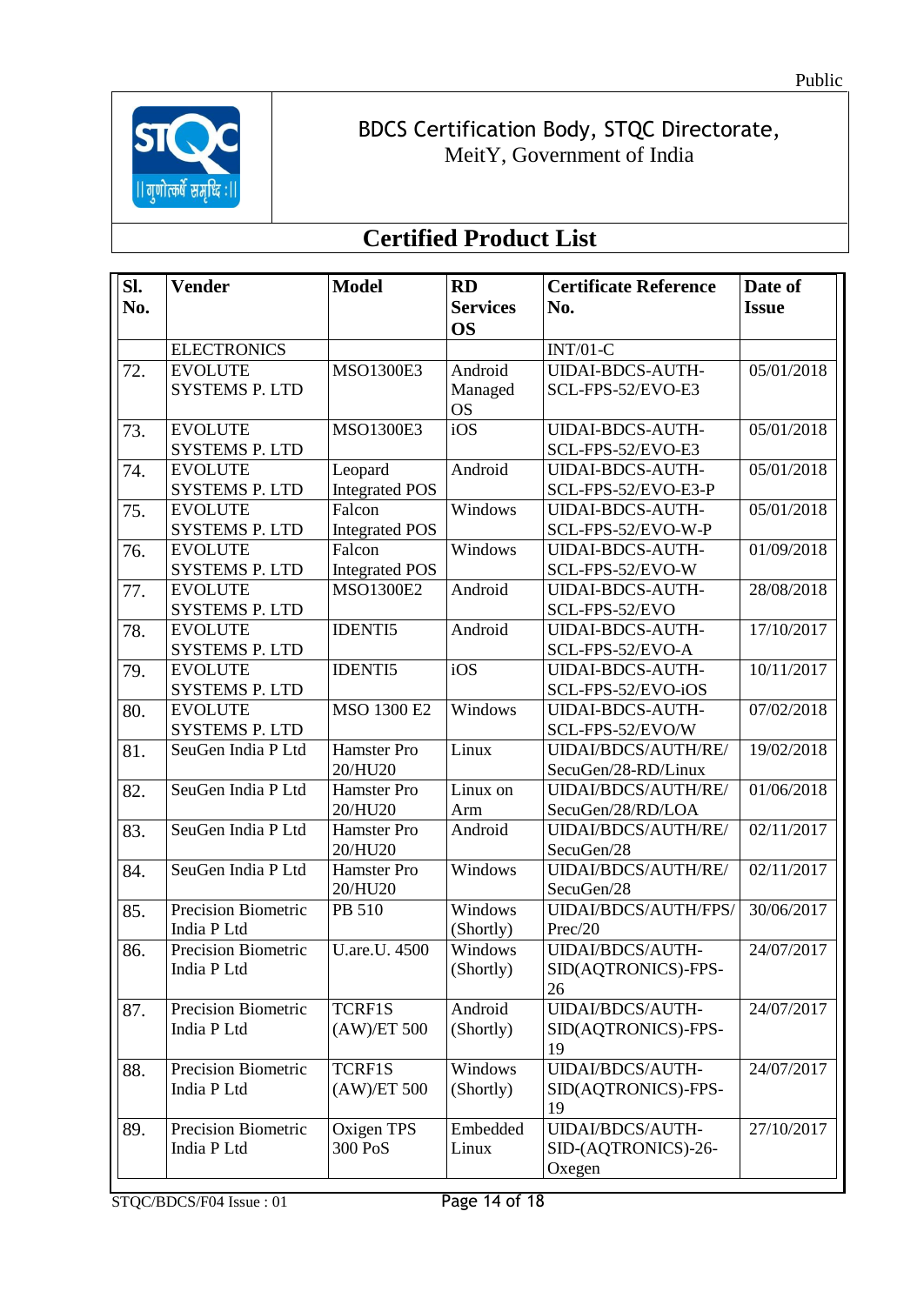

| Sl.  | <b>Vender</b>                  | <b>Model</b>        | <b>RD</b>       | <b>Certificate Reference</b>             | Date of      |
|------|--------------------------------|---------------------|-----------------|------------------------------------------|--------------|
| No.  |                                |                     | <b>Services</b> | No.                                      | <b>Issue</b> |
|      |                                |                     | <b>OS</b>       |                                          |              |
| 90.  | Precision Biometric            | *CSD 200            | Windows         | UIDAI/BDCS/AUTH/FPS/                     | 04/09/2017   |
|      | India P Ltd                    |                     | (Shortly)       | $P/16/Prec-R$                            |              |
| 91.  | <b>OASYS</b> Cybernetics       | <b>MFS 100</b>      | Android         | UIDAI/BDCS/AUTH/FPS/                     | 24/09/2018   |
|      | PLTD                           |                     |                 | MANTRA/39/OASYS/RD                       |              |
|      |                                |                     |                 | /26                                      |              |
| 92.  | <b>OASYS</b> Cybernetics       | <b>MIS 100 V2</b>   | Android         | UIDAI/BDCS/AUTH/C/IR                     | 24/09/2018   |
|      | PLTD                           |                     |                 | IS/MANTRA/31/OASYS/                      |              |
|      |                                |                     |                 | RD/27                                    |              |
| 93.  | SyncByte Innovation            | MC01A               | Android         | UIDAI/BDCS/AUTH/FPS/                     | 18/05/2018   |
|      | Pvt Ltd                        |                     |                 | P/SyncByte/23/RD                         |              |
| 94.  | SyncByte Innovation            | MC01A               | Windows         | UIDAI/BDCS/AUTH/FPS/                     | 18/05/2018   |
|      | Pvt Ltd                        |                     |                 | P/SyncByte/23/RD                         |              |
| 95.  | Digit Secure Pvt Ltd           | Freedom Tab         | Windows         | UIDAI-BDCS-IRIS-Eye-                     | 01/09/2017   |
|      |                                | $Win-100$           |                 | 16-Digit                                 |              |
| 96.  | Digit Secure Pvt Ltd           | Freedom Tab         | Windows         | <b>UIDAI-BDCS-AUTH-</b>                  | 01/09/2017   |
|      |                                | Win 10-100          |                 | SID-(AQTRONICS)-FPS-                     |              |
|      |                                |                     |                 | 26-Digit                                 |              |
| 97.  | Digit Secure Pvt Ltd           | <b>BIZZPOSS</b>     | Android         | <b>UIDAI/BDCS/AUTH/IRIS</b>              | 10/09/2017   |
|      |                                | <b>WIZARHAND</b>    | (Pos on         | /EYE/11/DIGIT                            |              |
|      |                                | $Q1$ (WHQ1)         | Wizard)         |                                          |              |
| 98.  | Digit Secure Pvt Ltd           | <b>FREEDOM</b>      | Android         | UIDAI-BDCS-AUTH-                         | 01/09/2017   |
|      |                                | <b>ABB 100</b>      |                 | SID(AQTRONICS)-FPS-                      |              |
|      |                                |                     |                 | 19-DIGIT                                 |              |
| 99.  | Digit Secure Pvt Ltd           | SOFIA 3G-R          | Android         | UIDAI/BDCS/IRIS/Eye/16                   | 01/09/2017   |
|      |                                |                     |                 | -Digit 2                                 |              |
| 100. | Digit Secure Pvt Ltd           | <b>BIZZPOSS</b>     | Android         | <b>UIDAI-BDCS-AUTH-</b>                  | 10/09/2017   |
|      |                                | <b>WIZARHAND</b>    |                 | SID-(AQTRONICS)-FPS-                     |              |
|      |                                | $Q1$ (WHQ1)         |                 | 19/Digit                                 |              |
| 101. | Integra Micro                  | <b>U.are.U 4500</b> | Android         | <b>UIDAI-BDCS-AUTH-</b>                  | 18/09/2017   |
|      | Systems P Ltd                  |                     |                 | SID(AQTRONICS)-FPS-                      |              |
|      |                                |                     |                 | 26/R                                     |              |
| 102. | Integra Micro                  | U.are.U 4500        | Windows         | UIDAI-BDCS-AUTH-                         | 18/09/2017   |
|      | <b>Systems P Ltd</b>           |                     |                 | SID(AQTRONICS)-FPS-                      |              |
|      |                                | <b>U.are.U 4500</b> | Linux           | 26/R<br><b>UIDAI-BDCS-AUTH-</b>          |              |
| 103. | Integra Micro<br>Systems P Ltd |                     |                 |                                          | 18/09/2017   |
|      |                                |                     |                 | SID(AQTRONICS)-FPS-                      |              |
|      |                                | SecuGen             | Windows         | 26/R                                     | 31/10/2017   |
| 104. | Integra Micro                  | Hamstar IV          |                 | <b>UIDAI-BDCS-AUTH-</b>                  |              |
|      | Systems P Ltd                  |                     | Embedded        | TTL-FPS-017/1<br><b>UIDAI-BDCS-AUTH-</b> | 23/08/2017   |
| 105. | Integra Micro                  | <b>ANALOGICS</b>    |                 |                                          |              |
|      | <b>Systems P Ltd</b>           | ART2-XXXX           | Linux           | SID(AQTRONICS)-FPS-                      |              |
|      |                                |                     |                 | 19/1                                     |              |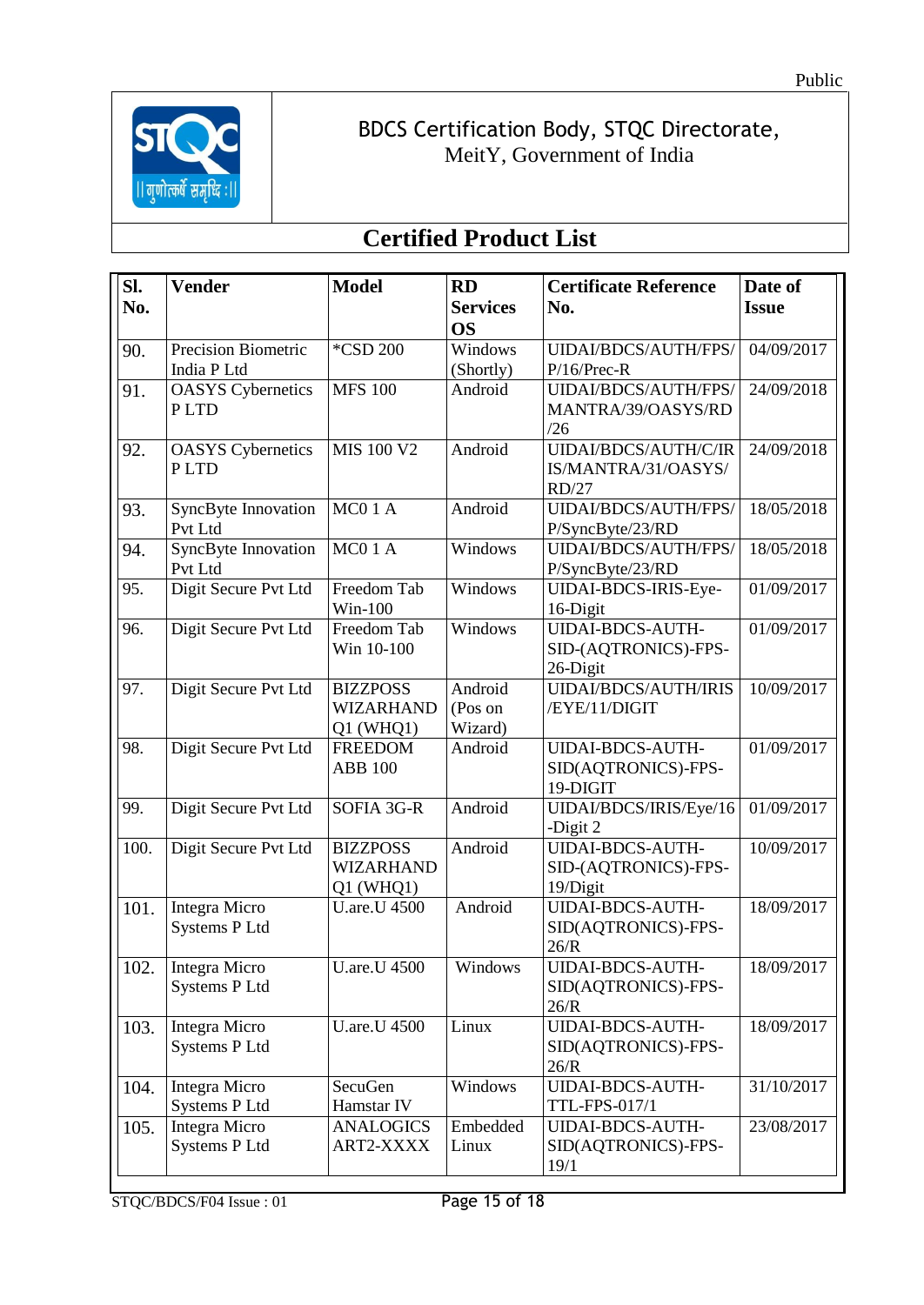

## **Certified Product List**

| Sl.  | <b>Vender</b>          | <b>Model</b>          | <b>RD</b>       | <b>Certificate Reference</b> | Date of      |
|------|------------------------|-----------------------|-----------------|------------------------------|--------------|
| No.  |                        |                       | <b>Services</b> | No.                          | <b>Issue</b> |
|      |                        |                       | <b>OS</b>       |                              |              |
| 106. | <b>Integra Micro</b>   | Visiontek GL-         | Embedded        | <b>UIDAI-BDCS-AUTH-</b>      | 23/08/2017   |
|      | Systems P Ltd          | 11                    | Linux           | SCL-FPS-52                   |              |
| 107. | <b>Integra Micro</b>   | <b>MFS 100</b>        | Android         | <b>UIDAI-BDCS-AUTH-</b>      | 18/09/2017   |
|      | Systems P Ltd          |                       |                 | MAN-FPS-25/R                 |              |
| 108. | <b>Integra Micro</b>   | <b>MFS 100</b>        | Windows         | <b>UIDAI-BDCS-AUTH-</b>      | 18/09/2017   |
|      | Systems P Ltd          |                       |                 | MAN-FPS-25/R                 |              |
| 109. | <b>Integra Micro</b>   | TEG 9300-1            | Embedded        | <b>UIDAI-BDCS-AUTH</b>       | 31/10/2017   |
|      | Systems P Ltd          | <b>OASYS POS</b>      | Linux           | <b>SCL-FPS-64/1</b>          |              |
| 110. | <b>Integra Micro</b>   | <b>ANALOGICS</b>      | Embedded        | <b>UIDAI-BDCS-AUTH-</b>      | 25/08/2017   |
|      | Systems P Ltd          | <b>ART2 XXXX</b>      | Linux           | <b>SCL-FPS-52/1</b>          |              |
| 111. | <b>Integra Micro</b>   | <b>Futronics FS88</b> | Windows         | <b>UIDAI-BDCS-AUTH-</b>      | 28/08/2017   |
|      | <b>Systems P Ltd</b>   |                       |                 | IMS-FPS-P-11                 |              |
| 112. | Integra Micro          | <b>CSD 200i</b>       | Windows         | <b>UIDAI-BDCS-AUTH-</b>      | 28/08/2017   |
|      | <b>Systems P Ltd</b>   |                       | Model CSD       | <b>FPS-P-16</b>              |              |
|      |                        |                       | 200 (in         |                              |              |
|      |                        |                       | Report)         |                              |              |
| 113. | Integra Micro          | Morpho/MSO            | Android         | <b>UIDAI-BDCS-AUTH-</b>      | 28/08/2017   |
|      | Systems P Ltd          | 1300E2                |                 | <b>FPS-039-INT</b>           |              |
| 114. | <b>Integra Micro</b>   | Morpho/MSO            | Windows         | <b>UIDAI-BDCS-AUTH-</b>      | 28/08/2017   |
|      | Systems P Ltd          | 1300E2                |                 | <b>FPS-039-INT</b>           |              |
| 115. | Integra Micro          | Visiontek GL-         | Embedded        | <b>UIDAI-BDCS-AUTH-</b>      | 23/08/2017   |
|      | <b>Systems P Ltd</b>   | 11                    | Linux           | SID-(AQTRONICS)-FPS-         |              |
|      |                        |                       |                 | 19                           |              |
| 116. | <b>Integra Micro</b>   | TCS1S                 | Linux           | <b>UIDAI-BDCS-AUTH-SID</b>   | 18/09/2017   |
|      | Systems P Ltd          | (A3W/ET 500           |                 | (AQTRONICS)-FPS-19           |              |
| 117. | <b>Integra Micro</b>   | <b>TCRF1S</b>         | Android         | <b>UIDAI-BDCS-AUTH-SID</b>   | 28/08/2017   |
|      | <b>Systems P Ltd</b>   | $(A3W)$ /ET500        |                 | (AQTRONICS)-FPS-19           |              |
| 118. | <b>Integra Micro</b>   | <b>TCRF1S</b>         | Windows         | <b>UIDAI-BDCS-AUTH-SID</b>   | 31/10/2017   |
|      | Systems P Ltd          | $(A3W)$ /ET500        |                 | (AQTRONICS)-FPS-19/W         |              |
| 119. | <b>PRECISION</b>       | <b>OXYGEN POS</b>     | Embedded        | <b>UIDAI-BDCS-AUTH-</b>      | 06/06/2019   |
|      | <b>BIOMETRIC INDIA</b> | SP 600                | Linux OS        | 2019-POS/1                   |              |
|      | P LTD                  |                       |                 |                              |              |
| 120. | QCID                   | NB-3023-U-            | <b>IOS</b>      | <b>UIDAI-BDCS-FPS-AUTH</b>   | 12/2/2019    |
|      | TECHNOLOGIES P.        | <b>UID</b>            |                 | AQT-54-RD/1amd               |              |
|      | <b>LTD</b>             |                       |                 |                              |              |
| 121. | <b>QCID</b>            | NB-3023-U-            | Windows         | <b>UIDAI-BDCS-FPS-AUTH</b>   | 12/2/2019    |
|      | TECHNOLOGIES P.        | <b>UID</b>            |                 | AQT-54-RD/2amd               |              |
|      | <b>LTD</b>             |                       |                 |                              |              |
| 122. | <b>QCID</b>            | NB-3023-U-            | Android         | <b>UIDAI-BDCS-FPS-AUTH</b>   | 12/2/2019    |
|      | TECHNOLOGIES P.        | <b>UID</b>            |                 | AQT-54-RD/3amd               |              |
|      | <b>LTD</b>             |                       |                 |                              |              |
| 123. | <b>NEXT Biometric</b>  | NB-3023-U-            | Linux           | UIDAI/BDCS/FPS/AUTH/         | 12/2/2019    |

STQC/BDCS/F04 Issue : 01 Page 16 of 18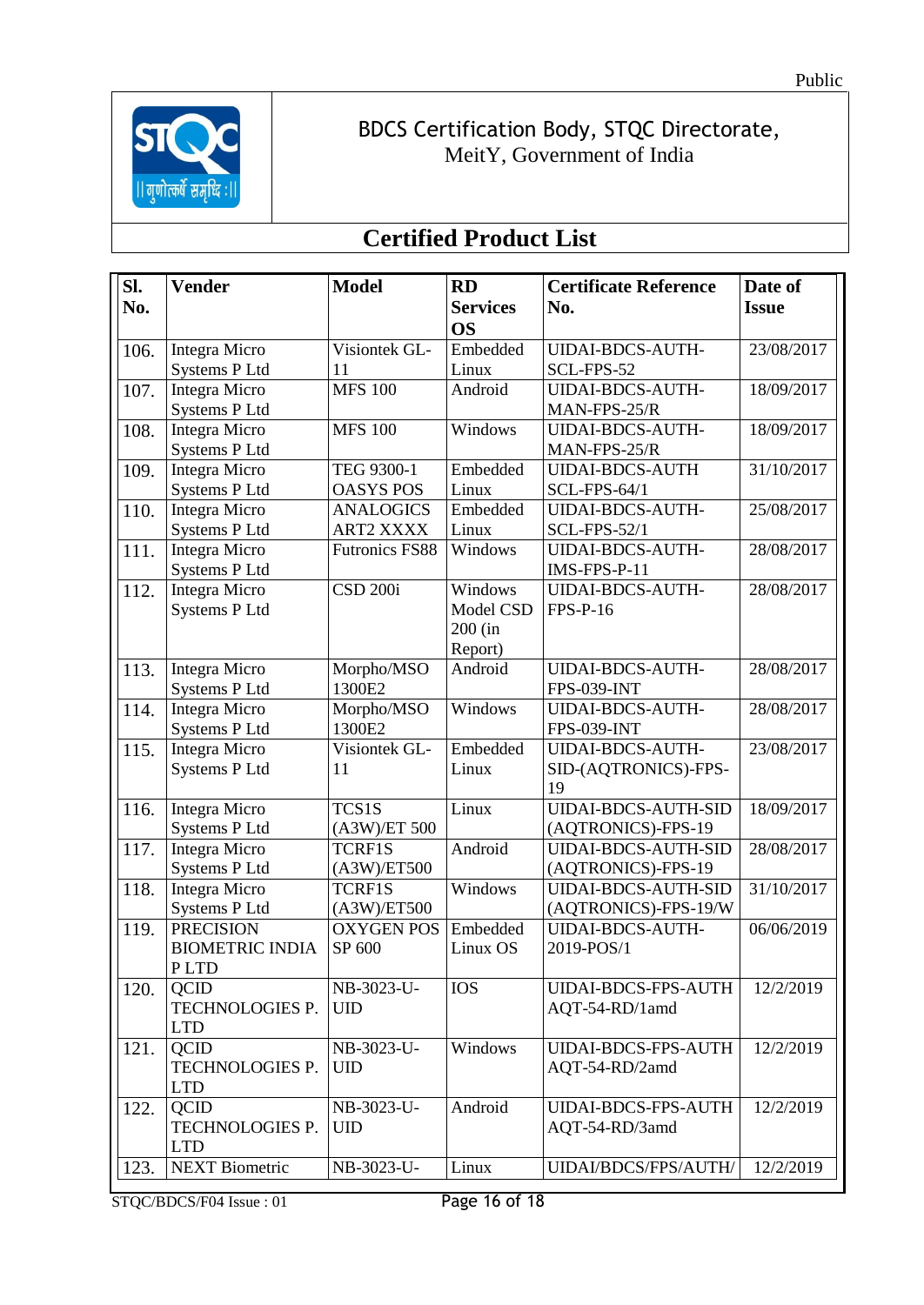

| Sl.  | <b>Vender</b>                | <b>Model</b>      | <b>RD</b>       | <b>Certificate Reference</b> | Date of      |
|------|------------------------------|-------------------|-----------------|------------------------------|--------------|
| No.  |                              |                   | <b>Services</b> | No.                          | <b>Issue</b> |
|      |                              |                   | <b>OS</b>       |                              |              |
|      | Solutions India P Ltd        | <b>UID</b>        |                 | AQT/54/RD/4                  |              |
| 124. | <b>NEXT Biometric</b>        | NB-3023-U-        | Windows         | UIDAI/BDCS/FPS/AUTH/         | 12/2/2019    |
|      | Solutions India P Ltd        | <b>UID</b>        |                 | AQT/54/RD/5                  |              |
| 125. | <b>NEXT Biometric</b>        | NB-3023-U-        | Android         | UIDAI/BDCS/FPS/AUTH/         | 12/2/2019    |
|      | Solutions India P Ltd        | <b>UID</b>        |                 | AQT/54/RD/7                  |              |
| 126. | <b>NEXT Biometric</b>        | NB-3023-U-        | Android         | UIDAI/BDCS/FPS/AUTH/         | 12/2/2019    |
|      | Solutions India P Ltd        | <b>UID</b>        | Managed         | AQT/54/RD/6                  |              |
| 127. | <b>Aratek Innovation Pvt</b> | A600              | Embedded        | UIDAI/BDCS/FPS/AUTH/         | 12/2/2019    |
|      | Ltd                          |                   | Linux           | ARATEK/P/57/RD/2             |              |
| 128. | <b>Aratek Innovation Pvt</b> | A600              | Android         | UIDAI/BDCS/FPS/AUTH/         | 12/2/2019    |
|      | Ltd                          |                   |                 | ARATEK/P/57/RD/1             |              |
| 129. | <b>Aratek Innovation Pvt</b> | A400              | Android         | UIDAI/BDCS/FPS/AUTH/         | 12/2/2019    |
|      | Ltd                          |                   | Managed         | ARATEK/P/58/RD/1             |              |
| 130. | SecuGen Corporation          | Hamster Pro       | Android         | UIDAI/BDCS/AUTH/202          | 29/12/2020   |
|      |                              | 20/HU20           | Managed         | 0/FPS/RD/MA                  |              |
| 131. | Pagaria                      | Watch Data        | Android         | UIDAI/BDCS/AUTH/202          | 09.07.2020   |
|      |                              | <b>POS</b>        | Managed         | 0/POS/2                      |              |
| 132. | Sunmi                        | Sunmi POS         | Android         | UIDAI/BDCS/AUTH/202          | 09.07.2020   |
|      |                              |                   | Managed         | 0/POS/3                      |              |
| 133. | <b>MANTRA</b>                | <b>MFS 100V54</b> | Android         | <b>UIDAI/BDCS/AUTH/IRIS</b>  | 21/01/2021   |
|      | <b>SOFTECH</b>               |                   |                 | /C/MANTRA/39/D2/RD/A         |              |
| 134. | <b>MANTRA</b>                | Lenovo / PB-      | Android         | <b>UIDAI/BDCS/AUTH/IRIS</b>  | 23/03/2021   |
|      | <b>SOFTECH</b>               | 6505 MC           |                 | /C/Mantra/33/D2/RD/A         |              |
| 135. | <b>Integra Micro</b>         | Aratek A 400      | Aratek A        | UIDAI/BDCS/AUTH/202          | 05/04/2021   |
|      | Systems (P) Ltd              |                   | 400             | 0/FPS-A400/RD/W              |              |
| 136. | <b>Integra Micro</b>         | IriShield-USB-    | Windows 10      | STQC/BDCS/2021/RD/L0         | 05/04/2021   |
|      | Systems (P) Ltd              | <b>MK2120UL</b>   |                 | /1                           |              |
| 137. | <b>Integra Micro</b>         | Aratek A600       | Windows 10      | STQC/BDCS/AUTH/2020          | 05/04/2021   |
|      | Systems (P) Ltd              |                   |                 | /FPS/-A600/RD/W              |              |
| 138. | <b>Integra Micro</b>         | Visiontek         | Embedded        | STQC/BDCS/2021/RD/PO         | 05/04/2021   |
|      | Systems (P) Ltd              | GL11 POS          | Linux           | S/1                          |              |
| 139. | <b>Integra Micro</b>         | Aratek A400       | Android         | UIDAI/BDCS/AUTH/202          | 11/06/2021   |
|      | Systems (P) Ltd              |                   |                 | $0$ /FPS-A400/RD/A           |              |